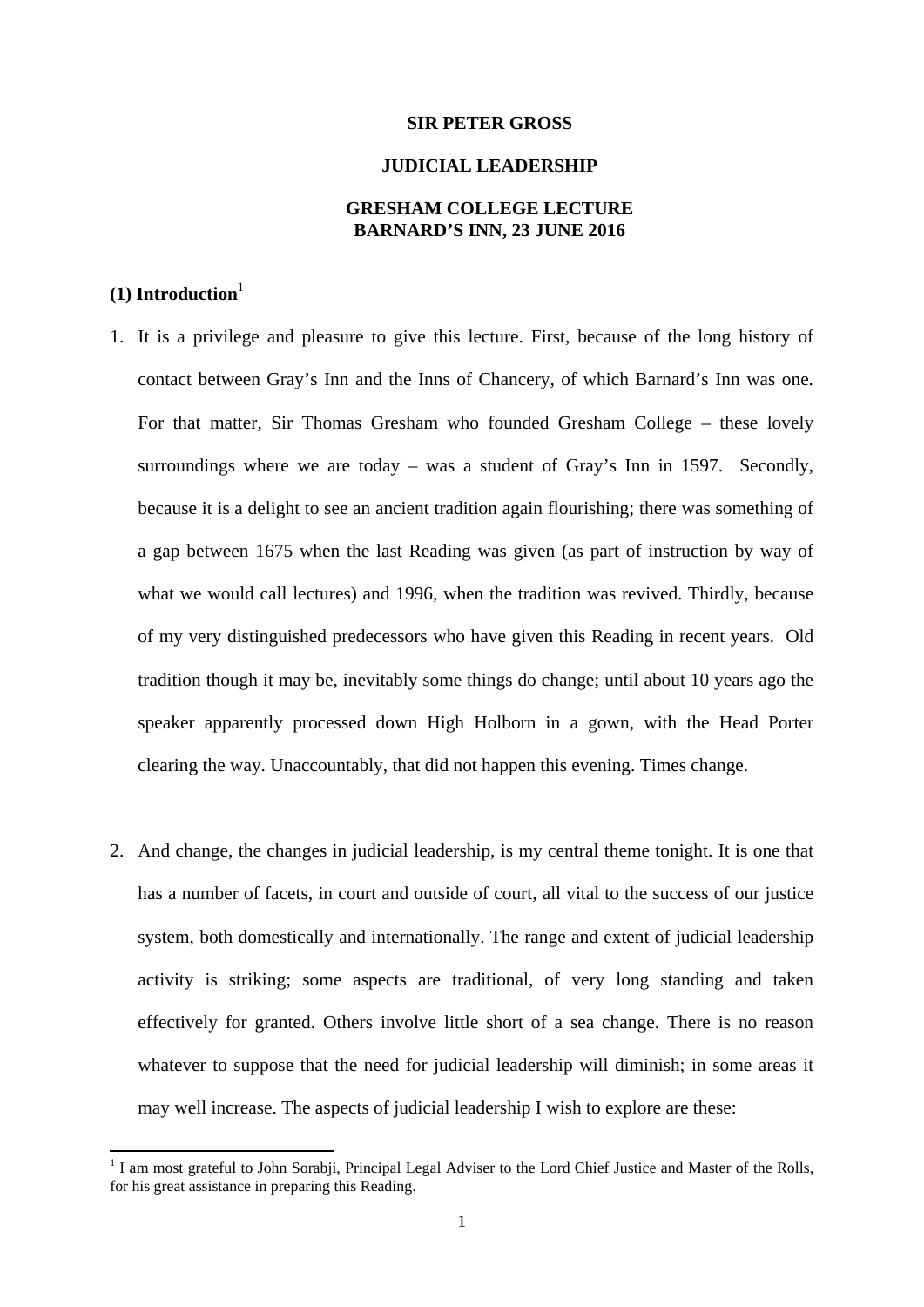- (I) Developing the Law;
- (II) Developing Procedure Case Management;
- (III) Reform of the Justice System HMCTS Reform; and
- (IV) Domestic Society and Foreign Relations.
- 3. Before turning to these issues, let me be clear about one matter: the most important task of any judge is trying cases or hearing appeals. Securing justice as between the parties to litigation is the central, irreducible core of the judge's role. We must not and do not forget that. But tonight I seek to look beyond that primary and essential task. I should however state the obvious: the views I express this evening are my own.

#### **(2) Developing the Law**

- 4. At first blush, the central feature of our uncodified constitution Parliamentary sovereignty - might suggest that developing the law is a matter for Parliament and not for the judiciary. No leadership role for judges here you might think.
- 5. Such a view would fail to appreciate the genius of our common law system and that our constitution has always accepted that the courts have as central a role in the development of the law as Parliament. Again, we should not forget that this role is subject to Parliament's constitutional right to amend, revise or correct the common law through statute. How then did and do the courts play this role?
- 6. To start with, the how: what method do the Courts use? The answer to that has most recently been furnished by Sir John Laws in his outstanding 2013 Hamlyn Lectures,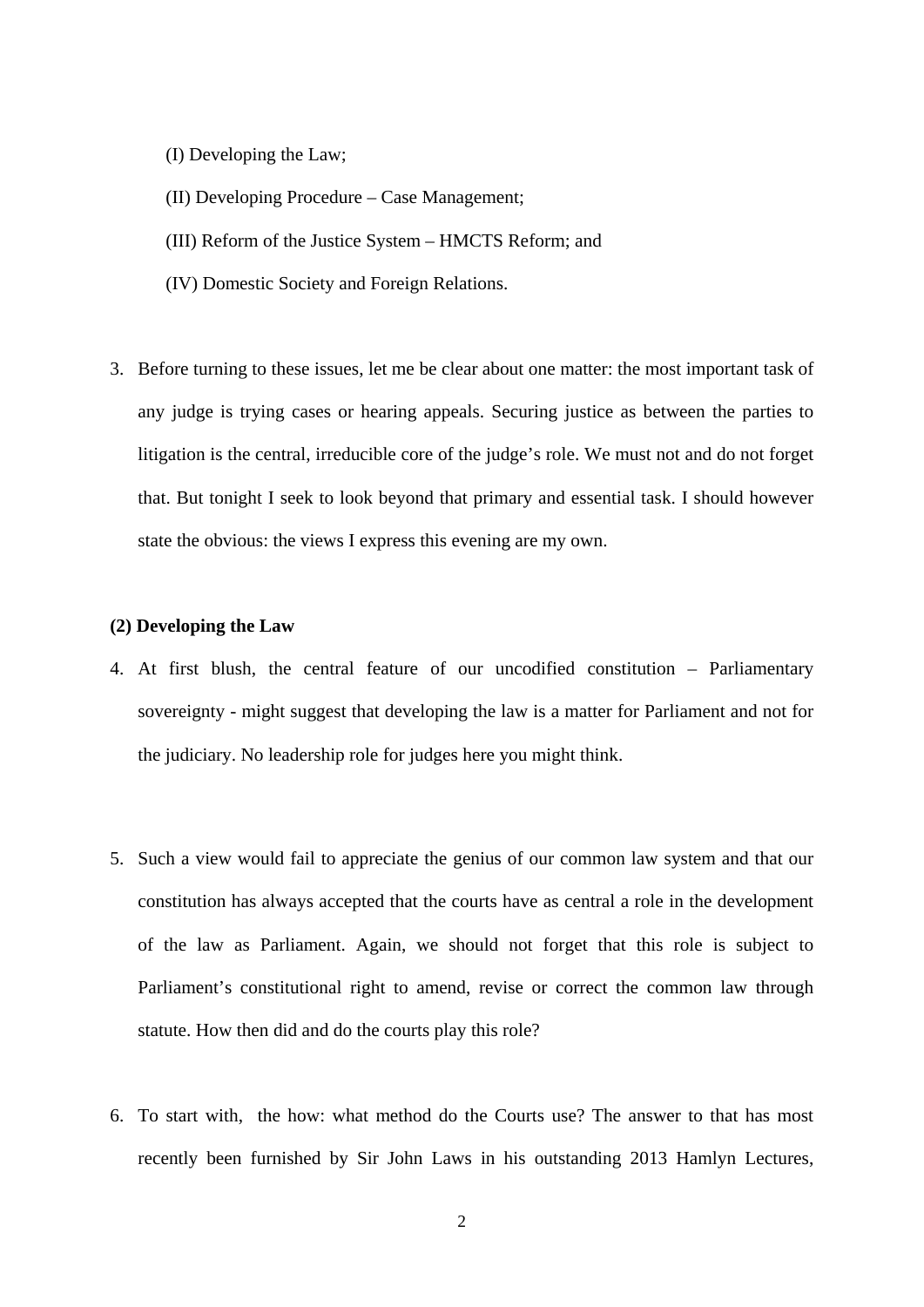published as *The Common Law Constitution*. 2 In short the courts develop the common law through a 'fourfold method': evolution; experiment; history; and distillation.<sup>3</sup> Here lies its genius. It is not static; the product of a moment in time. It is capable of evolving as society, and its needs, mores and conditions evolve. It is capable of developing in new, previously untried ways. If they work, they are built on. If not, they are not, and further change can be made. As Lord Judge put it recently,

'*In the common law it has been accepted for a thousand years, indeed it is of the essence of the common law, that judges may develop the law by applying its fundamental principles to new conditions and declaring them.*' 4

- development of civil rights long pre-dating the Human Rights Act 1998, the list goes on.<sup>5</sup> 7. It is one thing to talk about the common law method; it is another to discuss *what* it has produced. For that, we look to our body of case law. Anyone looking at any area of our law will see the extent to which the courts have led the way, developing, shaping and refining the law. From contract, including commercial, shipping, insurance and international trade, tort to equity and trusts and the work-in-progress on restitution, to the
- 8. The broad point is this. There is little, to no, area of our law that is not the product of judicial decision-making. The courts weave out of individual disputes, precedent, statute, and where appropriate decisions and developments from other jurisdictions, a system of

 $2^2$  (CUP) (2014).

 <sup>3</sup> Ibid. preface, p.xiii. See too, *per* Diplock LJ (as he then was) in *Hong Kong Fir v Kawasaki* [1962] 2 QB 26, at 71: "The common law evolves not merely by breeding new principles but also, when they are fully grown, by burying their progenitors."

<sup>&</sup>lt;sup>4</sup> I. Judge, *Judicial Independence and Responsibilities*, in *The Safest Shield* (2015) at 276.<br><sup>5</sup> By way of averages Fatisky Carrington (1765) 10 Havell's State Trials 1030; Soott v

By way of examples: *Entick v Carrington (1765) 19 Howell's State Trials 1030; Scott v Scott* [1913] AC 417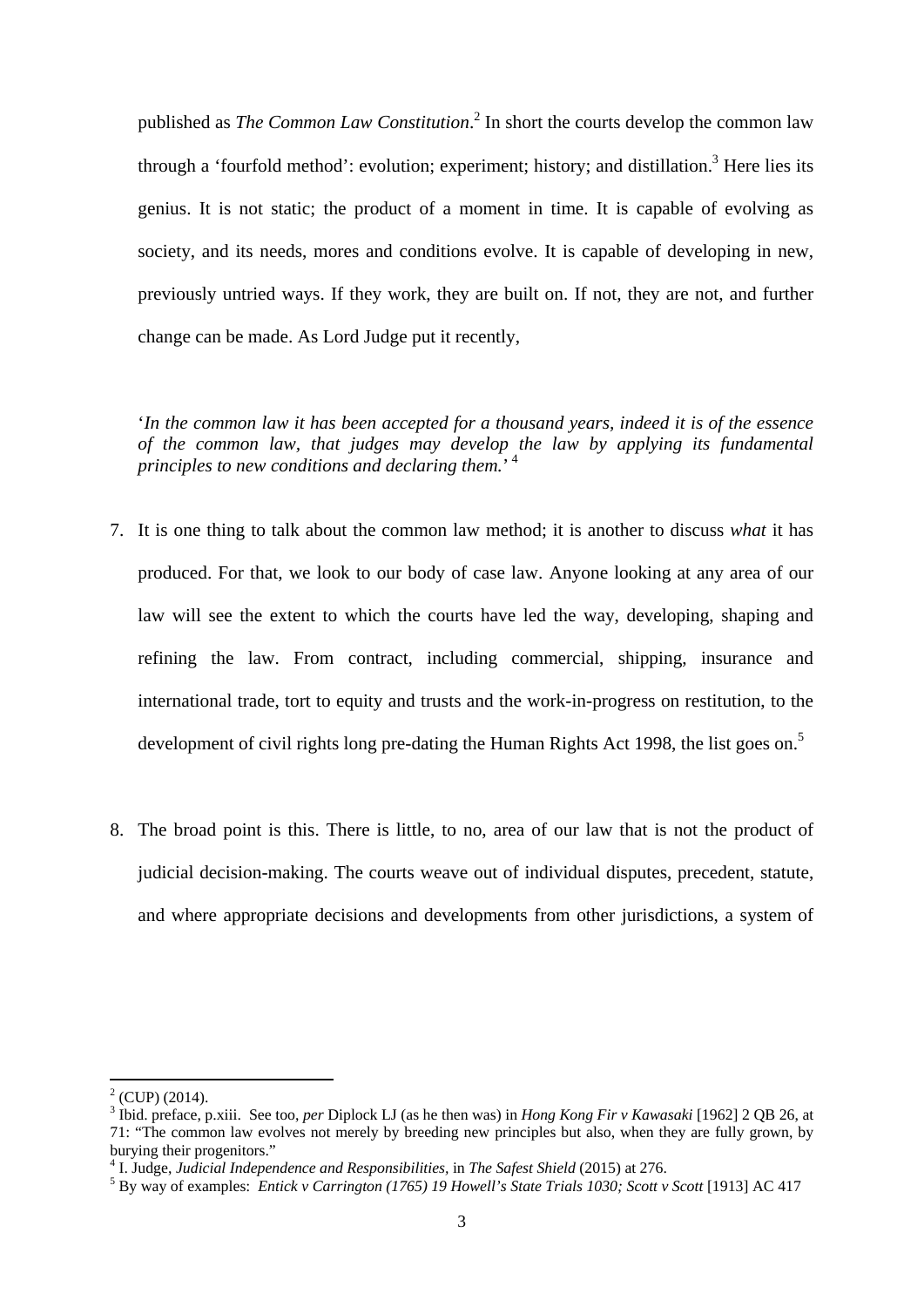creativity, judgment and sometimes restraint.<sup>6</sup> law that is capable of adapting to the needs of a changing society. As such it calls for

9. In the latter regard, it is some times helpful to see ourselves as others see us. As Professor Anthony King has recently put it, the courts have been innovators but in a tempered way; one which has seen them '*. . . given half a chance . . . inclined to render unto parliament the things that are parliament's*.'7 This is perhaps not always straightforward as a consequence of the enactment of both the European Communities Act 1972 and the Human Rights Act 1998, both of which led Professor King to the following observation:

'*If the position of the courts has become controversial, it is overwhelmingly because parliament has invited judges to make controversial decisions. Parliament . . . has chosen to outsource to the courts a good deal of its power . . .*' 8

Difficult decisions need to be taken as to striking the right balance; the more that controversial areas are 'outsourced' to the Judiciary, the greater the challenge for individual judges and judicial leadership.

## **(3) Developing Procedure –Case Management**

- 10. Having looked at the judiciary's development of the common law, I turn next to the development of procedural law; the means by which justice before the courts is secured.
- 11. The Judiciary's role in formal procedural reform can be traced from, at the least, Lord Eldon LC, who chaired a Chancery reform commission in the 1820s. Other judges played similar roles throughout the course of various Royal Commissions on reform during the

<sup>&</sup>lt;sup>6</sup> None of this is to ignore or discount statute or the work of the Law Commission but to recognise the absolutely central role of the Judiciary in maintaining the robust health of the law; of the common law.

<sup>&</sup>lt;sup>7</sup> A. King, *'Who Governs Britain?'* (2015) (Pelican) at 270-271.

 $8$  Ibid. at  $273$ .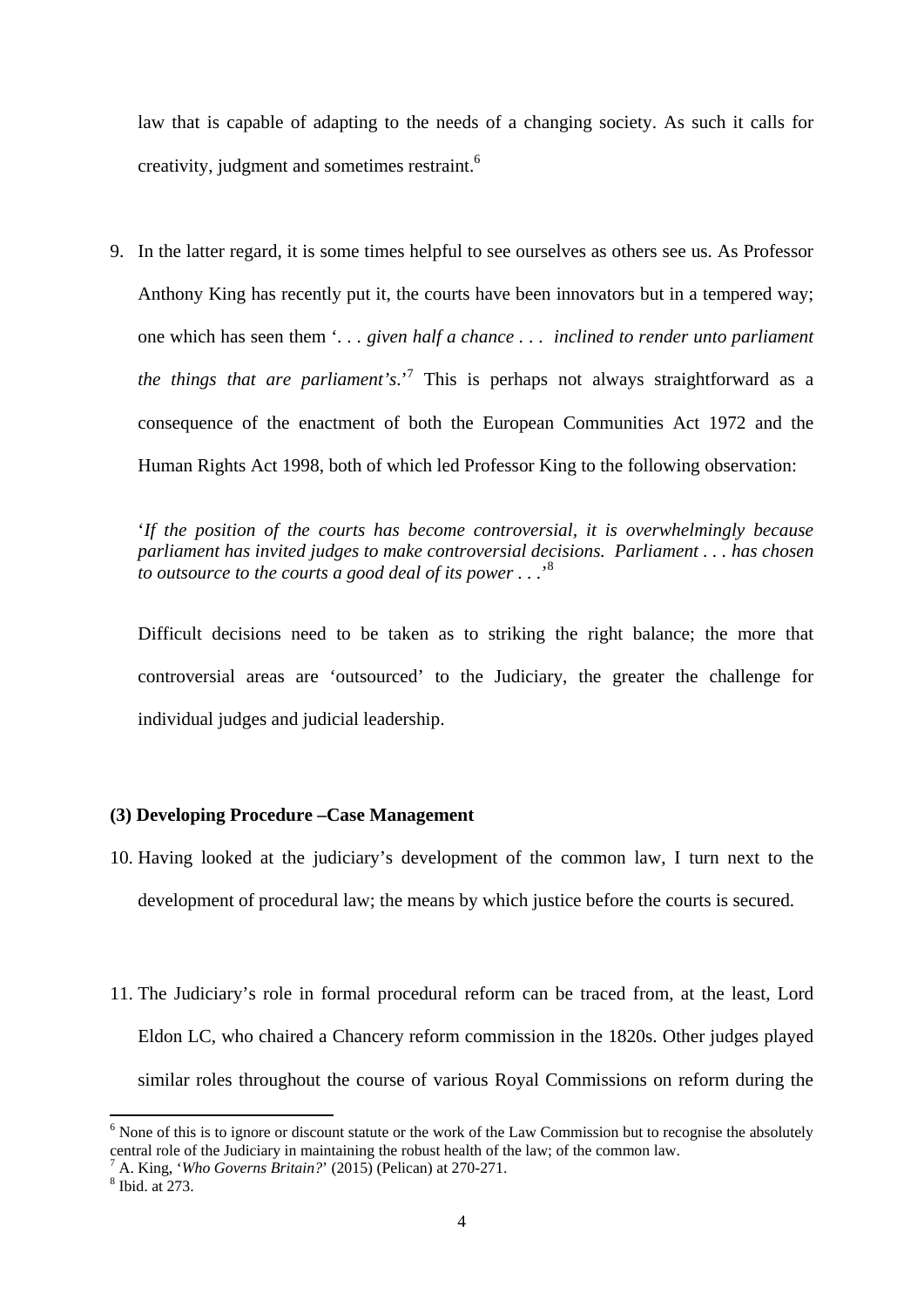Briggs reforms to civil procedure<sup>10</sup> and the Leveson reforms to criminal procedure.<sup>11</sup>  $19<sup>th</sup>$  and  $20<sup>th</sup>$  Centuries.<sup>9</sup> More recently, we are all familiar with the Woolf, Jackson and

- 12. One of the most significant recent areas of judge-led reform has been the introduction of active judicial case management across all our jurisdictions from the late 1990s; a reform which as a former Master of the Rolls noted, Lord Eldon LC's Commission may well have suggested should be introduced in the 1820s – albeit it took some 180 years to take hold fully.<sup>12</sup> Although I confine myself here to civil and criminal case management, it can safely be said that case management is now embedded in all our jurisdictions. It is difficult to over-emphasise the cultural sea change which has taken place in this regard. Though the progress which has been made could not have occurred without the active support of the professions and other agencies involved (for example, the police and CPS in the criminal law sphere), it would not have happened without active, determined and sustained judicial leadership.
- 13. I begin with the sea change. Traditionally, the role of the judge in court, at least at common law, was essentially passive – acerbic interventions aside. As the two great legal historians, Pollock and Maitland put it:

'*The behaviour which is expected of a judge in different ages and by different systems of law seems to fluctuate between two poles. At one of these the model is the conduct of the man of science who is making researches in his laboratory and will use all appropriate* 

 9 For an outline of the various Commissions, see Lord Clarke M.R., *The Woolf reforms: a singular event or an ongoing process?*, in D. Dwyer, *The Civil Procedure Rules 10 Years On*, (2009) (OUP) at 37ff. ongoing process?, in D. Dwyer, *The Civil Procedure Rules 10 Years On*, (2009) (OUP) at 37ff.<br><sup>10</sup> H. Woolf, Access to Justice: Final Report to the Lord Chancellor on the Civil Justice System in England and

*Wales* (HMSO) (1996), R. Jackson, *Review of Civil Litigation Costs: Final Report* (TSO) (December 2009), M. Briggs, *Chancery Modernisation Review*, (Judiciary of England and Wales (2013). Briggs, *Chancery Modernisation Review*, (Judiciary of England and Wales (2013).<br><sup>11</sup> The Rt Hon Sir Brian Leveson, PQBD, *Review of Efficiency in Criminal Proceedings*, (2015) (the Leveson

Review).

 $12$  Lord Clarke M.R., ibid at 44.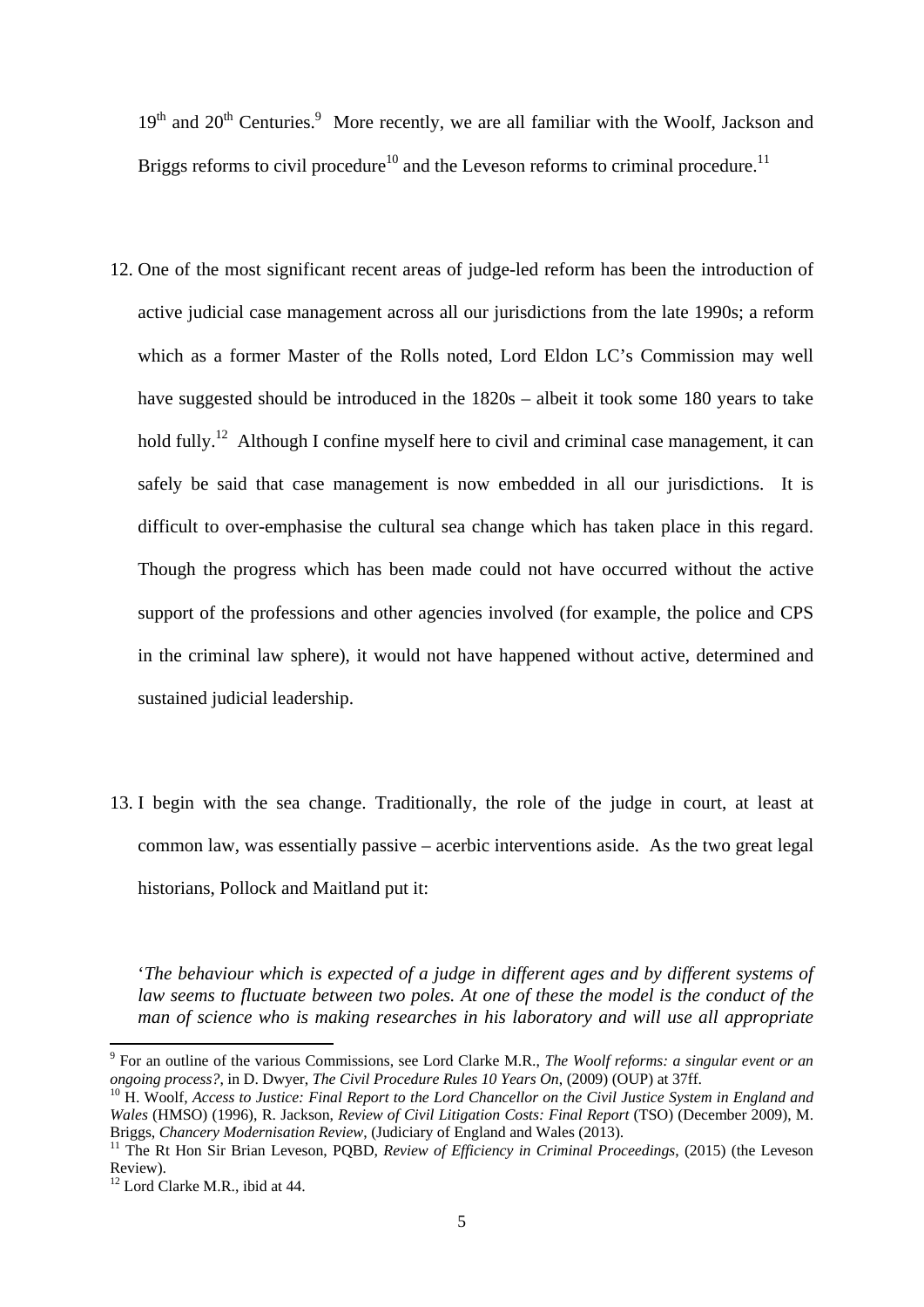*methods for the solution of problems and the discovery of truth. At the other stands the umpire of our English games, who is there, not in order that he may invent tests for the powers of the two sides, but merely to see that the rules of the game are observed. It is towards the second of these ideals that our English medieval procedure is strongly inclined. We are often reminded of the cricket-match. The judges sit in court, not in order that they may discover the truth, but in order that they may answer the question, 'How's that?'. This passive habit seems to grow upon them as time goes on and the rules of pleading are developed.*' 13

There was limited scope for pre-reading and the parties set the pace. Within very generous limits, the conduct of the trial was in the hands of the parties' legal representatives, subject, of course, to directions or rulings on the law.

14. Because of case management, now codified in all our procedural rules, that description is no longer recognisable. It, and the philosophy that underpins it, are taken for granted in civil proceedings generally, $<sup>14</sup>$  as well as specialist jurisdictions such as the commercial</sup> court where it has long been the practice<sup>15</sup>, in family proceedings, and in criminal proceedings.16 The judge now "grips" the case, both pre-trial and at trial. Examples are readily to hand. I confine myself to those from criminal cases, where for instance, trial by ambush is largely a thing of the past and interminable and repetitive cross-examination will not do – the more especially when the complainant, victim or witness is vulnerable.<sup>17</sup> The culture change in criminal proceedings has been particularly striking. The rationale was outlined by Judge LJ (as he then was) in *Jisl*, 18

'*114. The starting point is simple. Justice must be done. The defendant is entitled to a fair trial: and, which is sometimes overlooked, the prosecution is equally entitled to a* 

<sup>&</sup>lt;sup>13</sup> F. Pollock & F. W. Maitland, *The History of English Law*, (Vol. 2) ( $2^{nd}$  ed) (CUP) at 670 – 671.

<sup>&</sup>lt;sup>13</sup> F. Pollock & F. W. Maitland, *The History of English Law*, (Vol. 2) ( $2^{nd}$  ed) (CUP) at 670 – 671.<br><sup>14</sup> See the discussion in J. Sorabji, *English Civil Justice after the Woolf and Jackson Reforms*, (2014) (CUP), at 135ff.<br><sup>15</sup> A longstanding hallmark being the ability to deal with disputes at speed, where warranted by commercial

A longstanding hallmark being the ability to deal with disputes at speed, where warranted by commercial need; see, for instance, *Empresa Cubana v Lagonisi* [1971] 1 QB 488, esp. at pp. 490 and 501. <sup>16</sup> If not, of course, universally successfully applied.

 (Admin), cited in *Blackstone's Criminal Practice* (2016) at para. D4.10. See too, CPD I, 1A.1. 18 [2004] EWCA Crim 696, esp. at [114] – [118] <sup>16</sup> If not, of course, universally successfully applied.<br><sup>17</sup> See, for instance, *per* Thomas LJ (as he then was) in *R (DPP) v Chorley Justices* [2006] EWHC 1795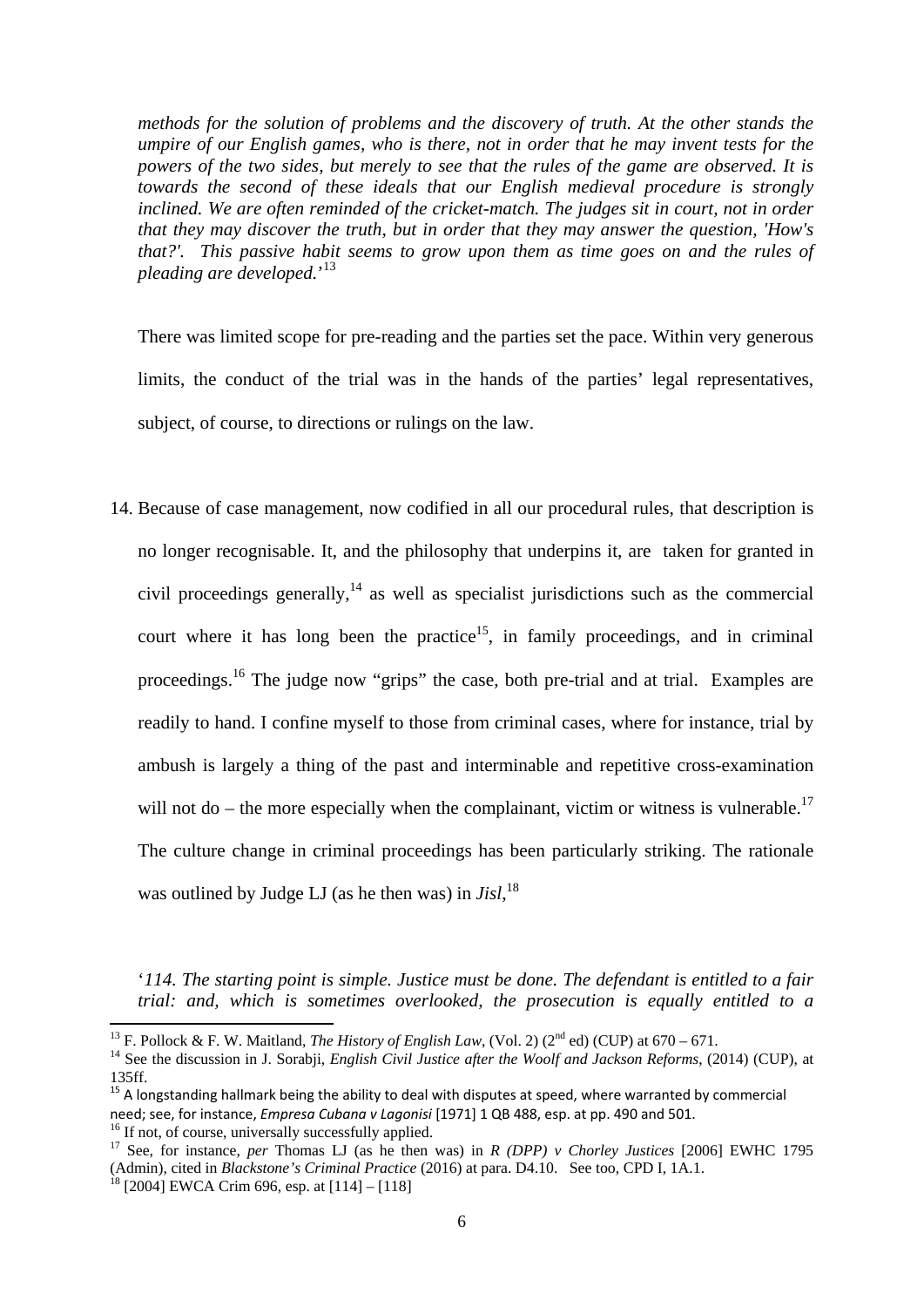*reasonable opportunity to present the evidence against the defendant. It is not however a concomitant of the entitlement to a fair trial that either or both sides are further entitled to take as much time as they like, or for that matter, as long as counsel and solicitors or the defendants themselves think appropriate. Resources are limited. The funding for courts and judges, for prosecuting and the vast majority of defence lawyers is dependent on public money, for which there are many competing demands. Time itself is a resource. Every day unnecessarily used, while the trial meanders sluggishly to its eventual conclusion, represents another day's stressful waiting for the remaining witnesses and the jurors in that particular trial, and no less important, continuing and increasing tension and worry for another defendant or defendants, some of whom are remanded in custody and the witnesses in trials which are waiting their turn to be listed. It follows that the sensible use of time requires judicial management and control.* 

*. . .* 

*. . .* 

*116. The principle therefore, is not in doubt . . . its practical application depends on the determination of trial judges and the co-operation of the legal profession. Active, hand on, case management, both pre-trial and throughout the trial itself, is now regarded as an essential part of the judge's duty . . . cases must be prepared and conducted accordingly.* 

*118 . . . The objective is not haste and rush, but greater efficiency and better use of limited resources by closer identification of and focus on critical rather than peripheral issues. When trial judges act in accordance with these principles, the directions they give, and where appropriate, the timetables they prescribe in the exercise of their case management responsibilities, will be supported in this Court. Criticism is more likely to be addressed to those who ignore them.*'

- management process.<sup>19</sup> 15. The Criminal Procedure Rules now enshrine and reflect this philosophy, requiring cases to be dealt with justly, taking account of the need to conduct trials efficiently and expeditiously, the need to be fair to parties, victims, witnesses and jurors, and to acquit the innocent and convict the guilty; requiring the court to manage cases actively to that end; and requiring the prosecution and defence to ensure they assist the court in the active case
- 16. Pausing here, it may be observed that the art of case management is more complex in criminal cases than it is in civil cases. The reason is simple: in a civil case, remedies by way of costs, summary judgment or strike out are ordinarily amply sufficient to deal with

 <sup>19</sup> Criminal Procedure Rules Pts 1 and 3.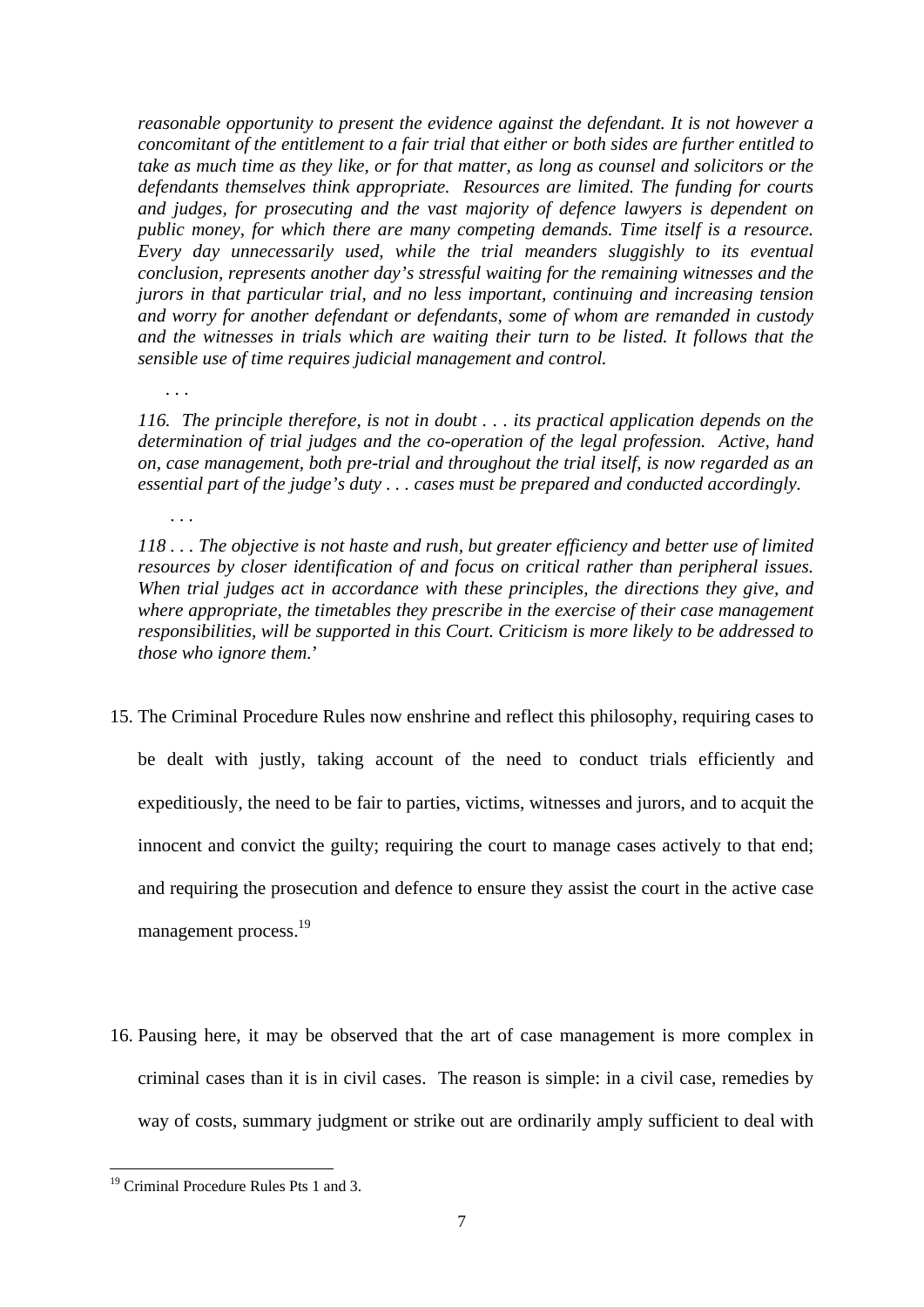a recalcitrant party. For obvious reasons, the question of sanctions in criminal cases is much more problematic. It is, in fact, a continuing source of concern and unfinished business.<sup>20</sup> There are inherent limitations on the utility of costs orders in criminal cases and, plainly, it would be unthinkable to strike out a defence and impose a custodial sentence on a defendant for some procedural failing. That said, huge progress has been made in this area, reflecting, if I may say so, judicial leadership and responsible legal professionals and other agencies. Case management is now just as firmly a part of the culture in criminal cases as it is in civil and family ones, even granting that, from time to time, a case emerges highlighting the difficulty as to adequate or appropriate sanctions.

17. Judicial work in the area of case management has been extensive; I highlight three major exercises; in which I have been privileged to have personal involvement.

### *Disclosure*

18. The first, chronologically, relates to the problem of Disclosure in document heavy cases, especially now cases where vast quantities of electronic materials have been generated.  $21$ The principal (and grave) concern was that the burden of disclosure should not render the prosecution of economic crime impractical. The upshot was a review which I conducted, the *Review of Disclosure in Criminal Proceedings* (September 2011) (the Review), followed by the *Further Review of Disclosure in Criminal Proceedings: Sanctions for Disclosure Failure* (November 2012) ("the Further Review"), conducted by Treacy LJ and me.

 [2015] Crim LR 385; *R v S(D) and S(T)* [2015] EWCA Crim 662; [2015] Cr App R 27, at [71]; *R v R* [2015] EWCA Crim 1941; [2016] 1 Cr App R 20, esp. at [74]. 20 See, by way of examples: the Leveson Review, at paras. 198 *et seq.; DPP v Petrie* [2015] EWHC 48 (Admin);

<sup>&</sup>lt;sup>21</sup> As shown recently at the GC 100 Disclosure Seminar, held at the Rolls Building on  $27<sup>th</sup>$  April, 2016, there is a similar concern in the specialist civil jurisdictions.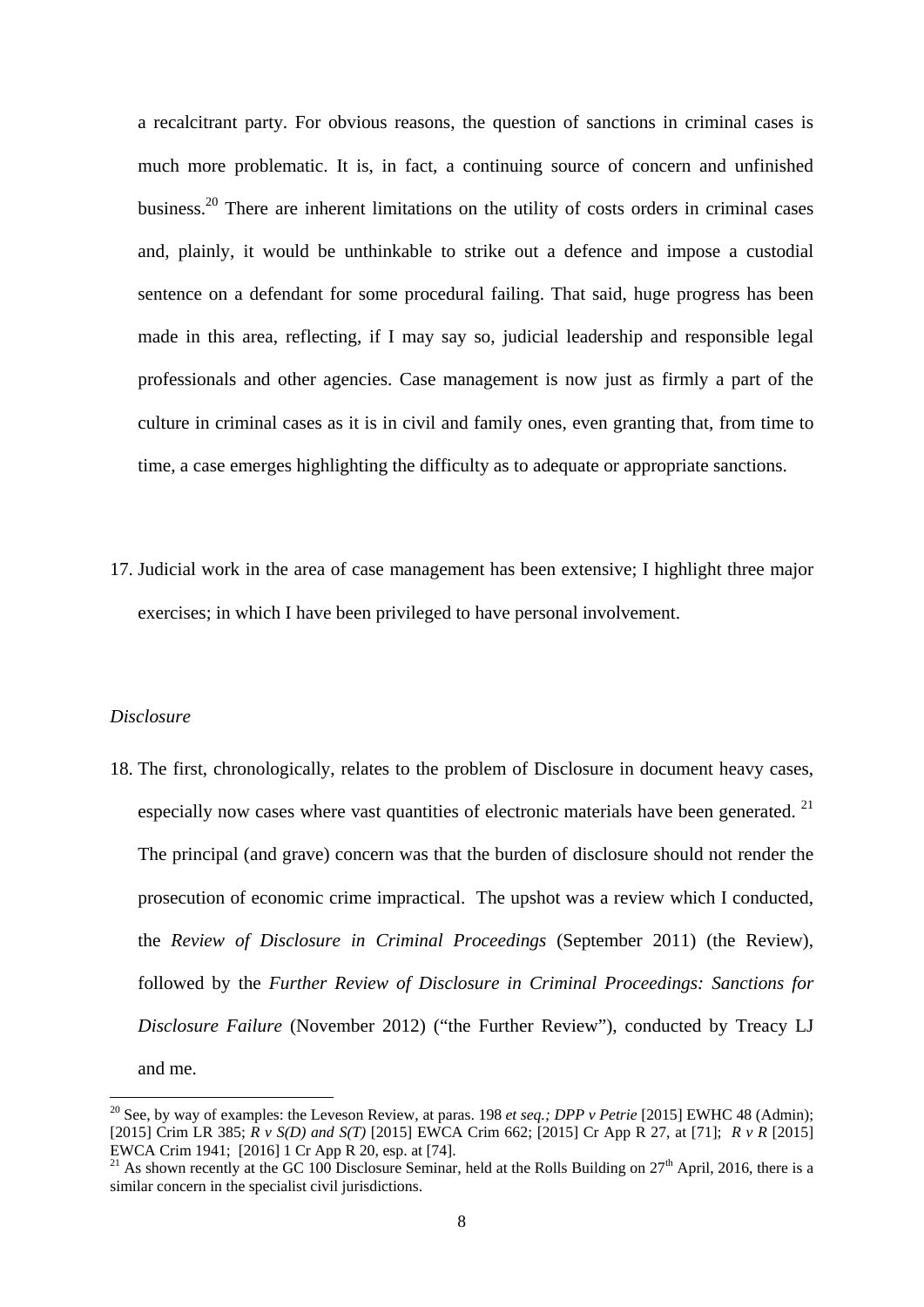19. For present purposes, the judicial role in case management was emphasised in the *Judicial Protocol on the Disclosure of Unused Material in Criminal Cases* (December 2013) (the Protocol), which incorporated the recommendations contained in the Review. Judges now have the power and the duty to manage disclosure actively (and robustly) in every case; the perception that this was a matter to be resolved between the parties was wholly out of date.<sup>22</sup> The relevant principles, relating to this most important case management exercise – crucial in large cases for giving effect to the overriding objective of the Crim PR – have now been given effect and the force of authority by a specially constituted Court of Appeal<sup>23</sup> in *R v R* [2015] EWCA Crim 1941; [2016] 1 Cr App R 20.<sup>24</sup> In a nutshell, the culture has changed – and it has changed because of judicial leadership supported by professional best practice.

### *Transforming Summary Justice* (TSJ)

20. The second initiative, TSJ, is a Criminal Justice System (CJS) wide project, implemented nationally in May 2015.<sup>25</sup> It reflects the conclusions more or less simultaneously reached by the Judiciary - following a review of disclosure in Magistrates' courts<sup>26</sup> - and the CPS and police as to the need for improved efficiency in Magistrates' courts. TSJ aims to enable guilty pleas to be taken and dealt with in one hearing and for contested cases to be properly case managed at the first hearing, actively progressed thereafter and disposed of at the second hearing. It has called for a fundamental change by the CPS and police,

 $22$  The Protocol, at para. 56.

<sup>&</sup>lt;sup>22</sup> The Protocol, at para. 56.<br><sup>23</sup> Sir Brian Leveson P, Gross and Fulford LJJ. <sup>23</sup> Sir Brian Leveson P, Gross and Fulford LJJ.<br><sup>24</sup> Esp., at [31] and following.

<sup>&</sup>lt;sup>24</sup> Esp., at [31] and following.<br><sup>25</sup> A feature of serving as SPJ is the support and dedication of those in the SPJ's Private Office. The contribution to TSJ of Sara Carnegie, Legal Secretary to the SPJ, in particular, and Alyson Sprawson, Legal & Policy Adviser to the SPJ, more recently, has been outstanding.

<sup>26</sup>*Magistrates' Court Disclosure Review*, 2014, written by HHJ Kinch QC, The Chief Magistrate (Howard Riddle), with the assistance of Sara Carnegie.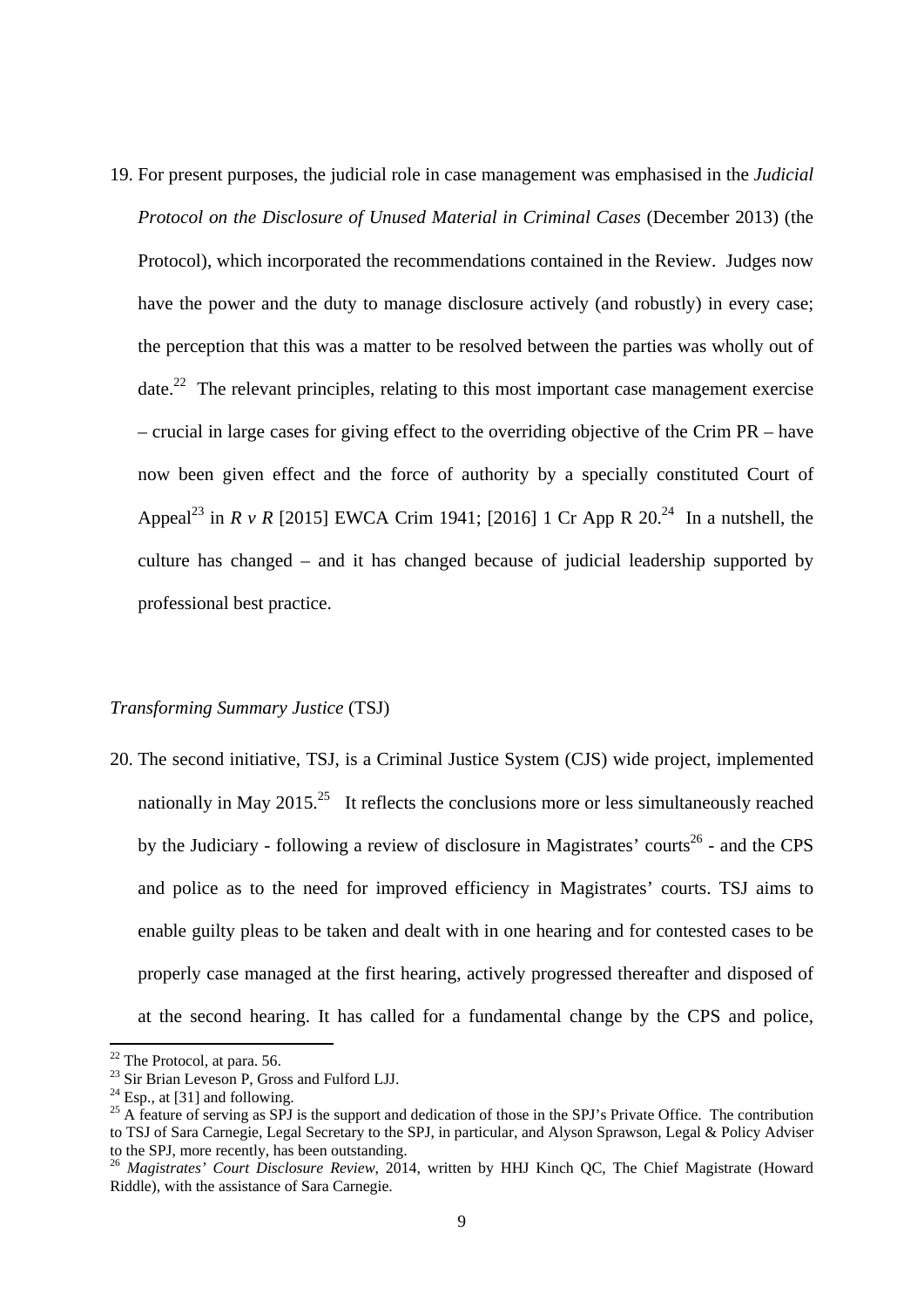involving the front loading of work to permit early review of cases and their division into those where guilty pleas are anticipated (GAP cases) and those where not guilty pleas are anticipated (NGAP cases). TSJ was implemented by way of joint working and close cooperation between the Judiciary, the CPS and the police.

- 21. Learning from previous experience of judicial initiatives which initially flourished and then withered<sup>27</sup> – a continuing governance structure has been put in place. Having regard to constitutional principle and practical reality, the structure involves parallel arrangements for the Judiciary on the one hand and the CPS and police on the other. On the judicial side, every Magistrates' court Judicial Business Group ("JBG") reports on a quarterly basis to the Judicial Oversight Group ("JOG"), chaired by the Senior Presiding Judge ("SPJ"). In this way, regular performance monitoring has been established. These are still early days but the initial signs are promising; performance in the Magistrates' court has been maintained or improved with:
	- (i) an increase in the number of cases in which the plea has been correctly identified by the police;
	- (ii) a reduction in the number of hearings per case;
	- (iii) a reduction in the number of cases set down for trial; and
	- (iv) an increase in the effective trial rate.

## *Better Case Management (BCM)*

22. Whereas TSJ relates to Magistrates' courts, BCM is principally Crown Court focused.<sup>28</sup> I say 'principally' because the drive for efficiency in the Crown Court can be derailed if things go awry in Magistrates' courts; hence a real linkage between progress on TSJ and

 <sup>27</sup> Egs., CJSSS, Stop Delaying Justice

<sup>&</sup>lt;sup>27</sup> Egs., CJSSS, Stop Delaying Justice<br><sup>28</sup> No mention of this topic would be complete without reference to the contribution made by Alyson Sprawson.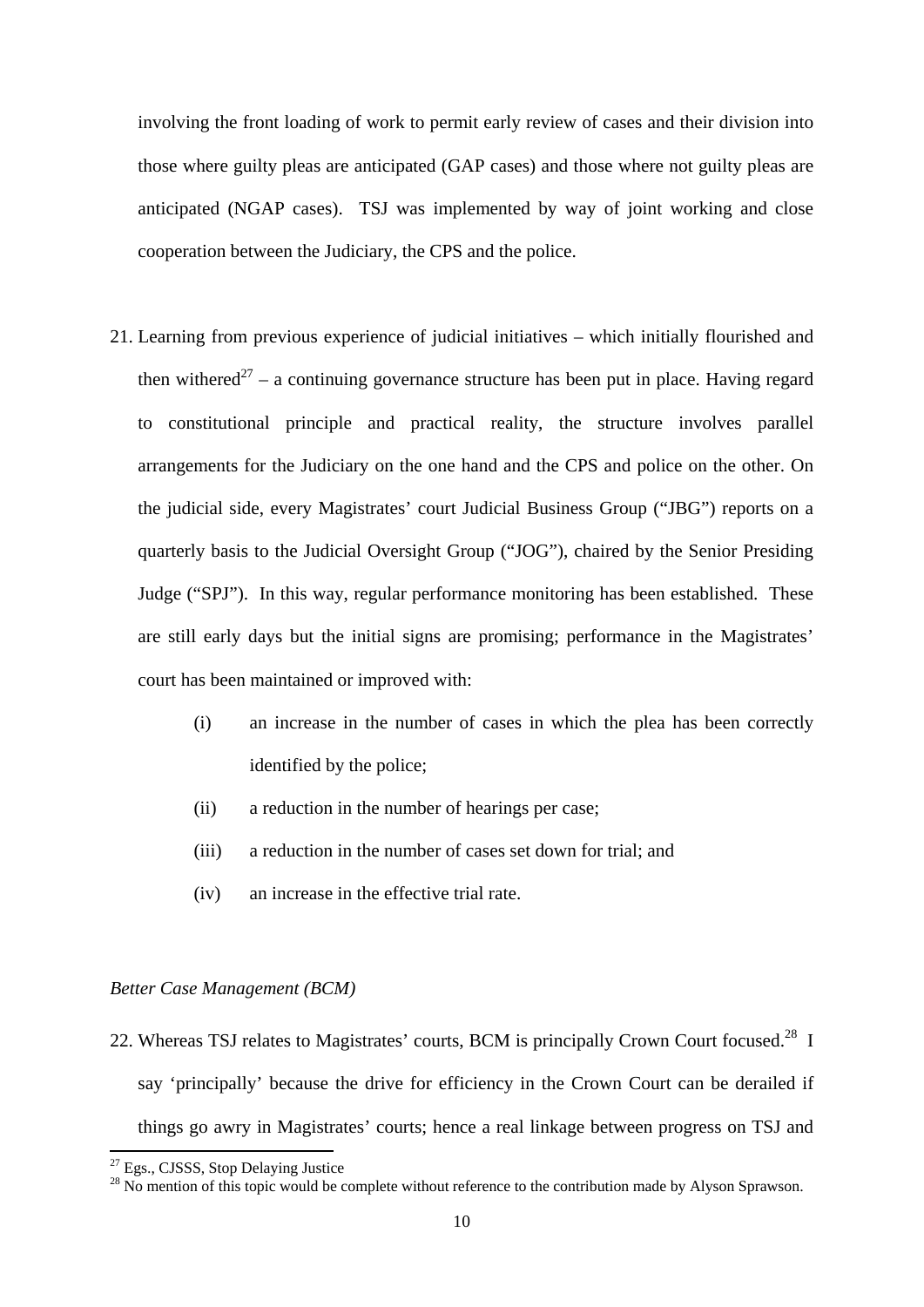BCM enjoying success. BCM started in 8 'early adopter' Crown Court centres in late 2015 and was implemented nationally from 5 January 2016. It is incorporated in the Criminal Procedure Rules and the relevant Criminal Practice Directions and brings together a number of complementary initiatives, including the introduction of a nationally uniform Early Guilty Plea (EGP) scheme<sup>29</sup> and (in document heavy cases) the work done on disclosure.

- 23. The aim is to dispose of Guilty Pleas as early as possible and to manage those cases destined to go to trial robustly. A feature of BCM is the abolition of Preliminary Hearings and Plea and Case Management Hearings (PCMHs) and the introduction of Plea and Trial Preparation Hearings (PTPHs) and Further Case Management Hearings. The change was not of course purely semantic; the PTPH is intended to be an effective first hearing and will sometimes be the only pre-trial hearing. Wherever possible, the number of pre-trial hearings will be reduced, to the benefit of all concerned.
- 24. It may be noted that PTPHs are more efficient and effective when conducted digitally  $-$  a process now ensured by the phased implementation of the Digital Case System (DCS) in all Crown Court centres. As with TSJ, there has been an intense focus on implementation, involving the closest cooperation between the Judiciary, CPS and police – and the engagement of the professions. Implementation has been national, under the auspices of the National Implementation Team and local, through Local Implementation Teams. Continued judicial governance is again a feature, this time building on the reporting structures put in place between Resident Judges, Presiding Judges and the SPJ and the

 $^{29}$  An initiative, in an early form, admirably pioneered by my predecessor as SPJ, Goldring LJ.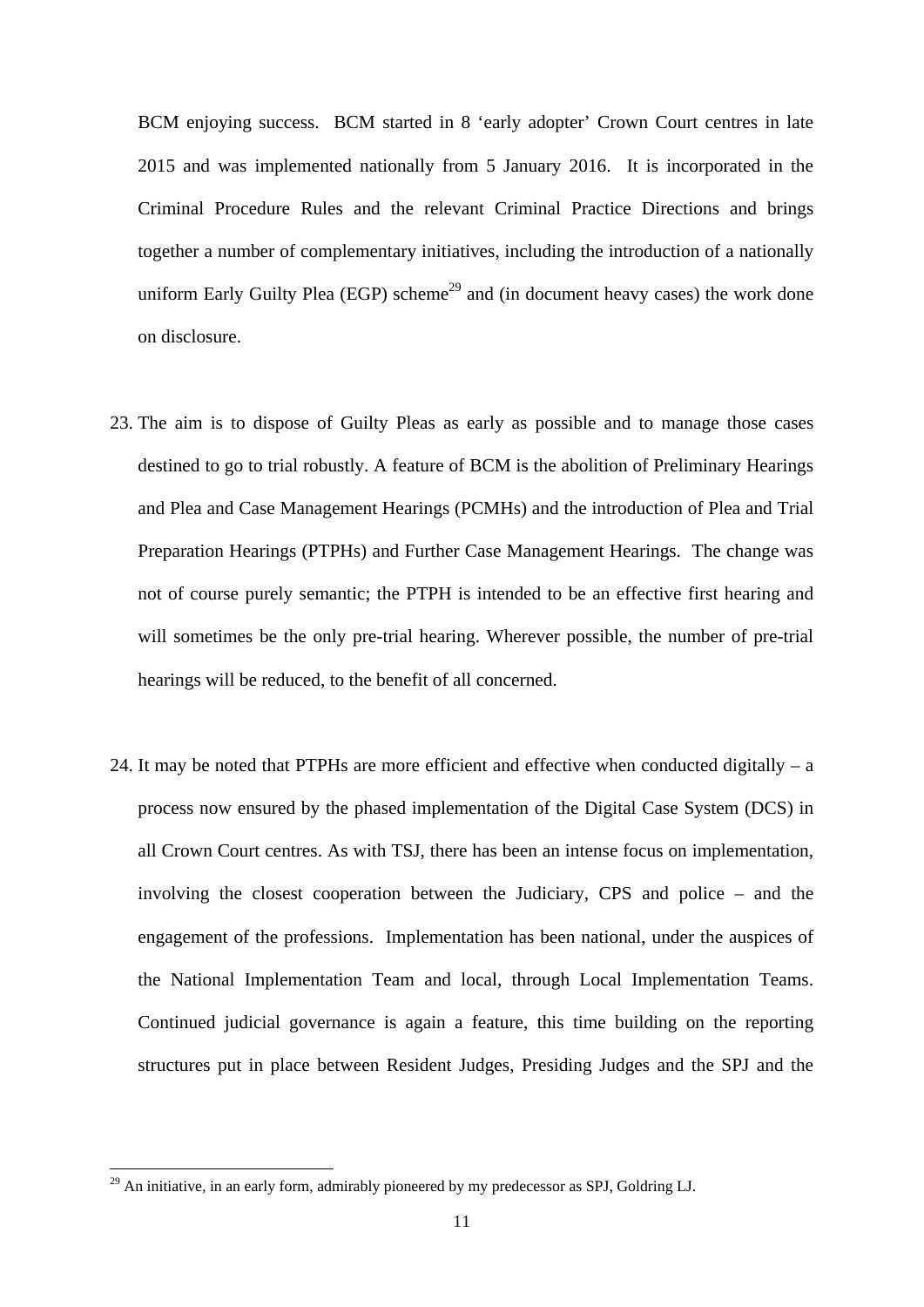work of the judicial Crown Court Performance Group<sup>30</sup> – a Group which includes amongst its accomplishments the notable development (jointly with Ministry of Justice analysts) of the Crown Court Performance Tool  $("CCPT")$ .<sup>31</sup> In terms of overall coherence, the implementation of BCM dovetails with and forms part of the implementation of the Leveson Review. As will be obvious, these are very early days – but the response from all concerned has been encouraging and (so far) there have been more guilty pleas than expected at the PTPH, in some instances to serious offences, such as rape.

25. Pulling the threads together, I underline the culture change under judicial leadership which has seen case management embedded in all jurisdictions. While at its simplest, case management is applied common sense with a continuing emphasis on identifying the issues, evidential requirements, case progression and timeliness, this has been a vast effort – enjoying the support and commitment of every SPJ from and including Lord Judge, together with each Lord Chief Justice at the time. The judiciary could not have done this on its own but judicial leadership has been crucial. We have sought to learn from the past in our focus on planned implementation and continued governance. We have also devoted attention to ensuring that appellate courts support robust case management by judges at first instance. In terms of using available resources efficiently, clearing the decks and providing an improved public service, the importance of case management cannot be over-stated.

### **(4) Reform of the Justice System – HMCTS Reform**

 $30$  A debt must be acknowledged to the work done in this regard in 2014-2015 by the then Midland Circuit Presiders, Thirlwall and Haddon-Cave JJ.

 $31$  The CCPT is now used by all Resident Judges and Presiding Judges when considering Crown Court performance. It includes data as to workload, trials, Guilty Pleas, Case mix and timeliness.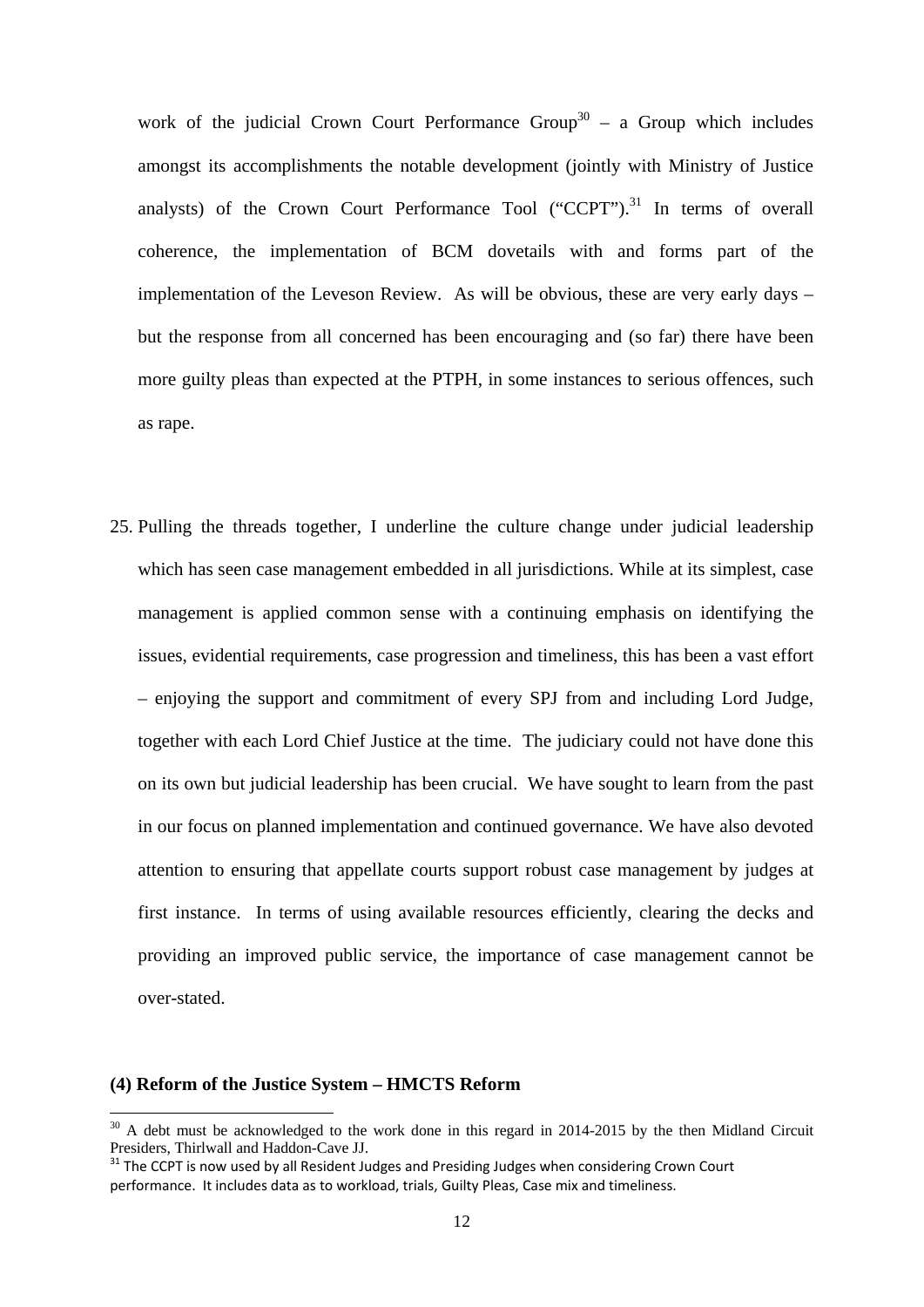- 26. Judicial leadership is not confined to developing the law, procedure, or case management. 19<sup>th</sup> Century judges were engaged in leading the fundamental restructuring of our courts and, more broadly, the effective, administration of justice. I concentrate on more recent reforms.
- court, when we do reform, we don't do it by halves.<sup>32</sup> 27. Prior to 2003, the Lord Chancellor was head of the judiciary, and administration was very largely in the hands of the Lord Chancellor's Department ("LCD"). In the event, the Constitutional Reform Act 2005 saw the Lord Chancellor shorn of his judicial role, as well as the Speakership of the Lords. To the Lord Chief Justice went the leadership of the Judiciary of England and Wales, as well as a vast swathe of powers and responsibilities that previously lay with the Lord Chancellor. The LCD became the Department of Constitutional Affairs and then, in 2007, the Ministry of Justice. Just like the old equity
- 28. These reforms have been of profound significance for the Judiciary. On the one hand, they have provided a greater degree of constitutional and institutional independence from the Executive than was previously the case. Now we have a quasi-department, the Judicial Office (the JO), which provides the administrative and policy support to the Lord Chief Justice fulfilling a significant amount of the work the LCD would once have carried out. And the Lord Chief Justice represents the Judiciary's views to the government and Parliament.
- 29. On the other hand, the Judiciary has become subject to greater scrutiny, and without the previous political shield and representation that the Lord Chancellor used to provide (with

 <sup>32</sup>*Knight v Knight* (1734) 3 P. Wms. 331 at 334. '*the court of equity in all cases delights to do complete justice, and not by halves*'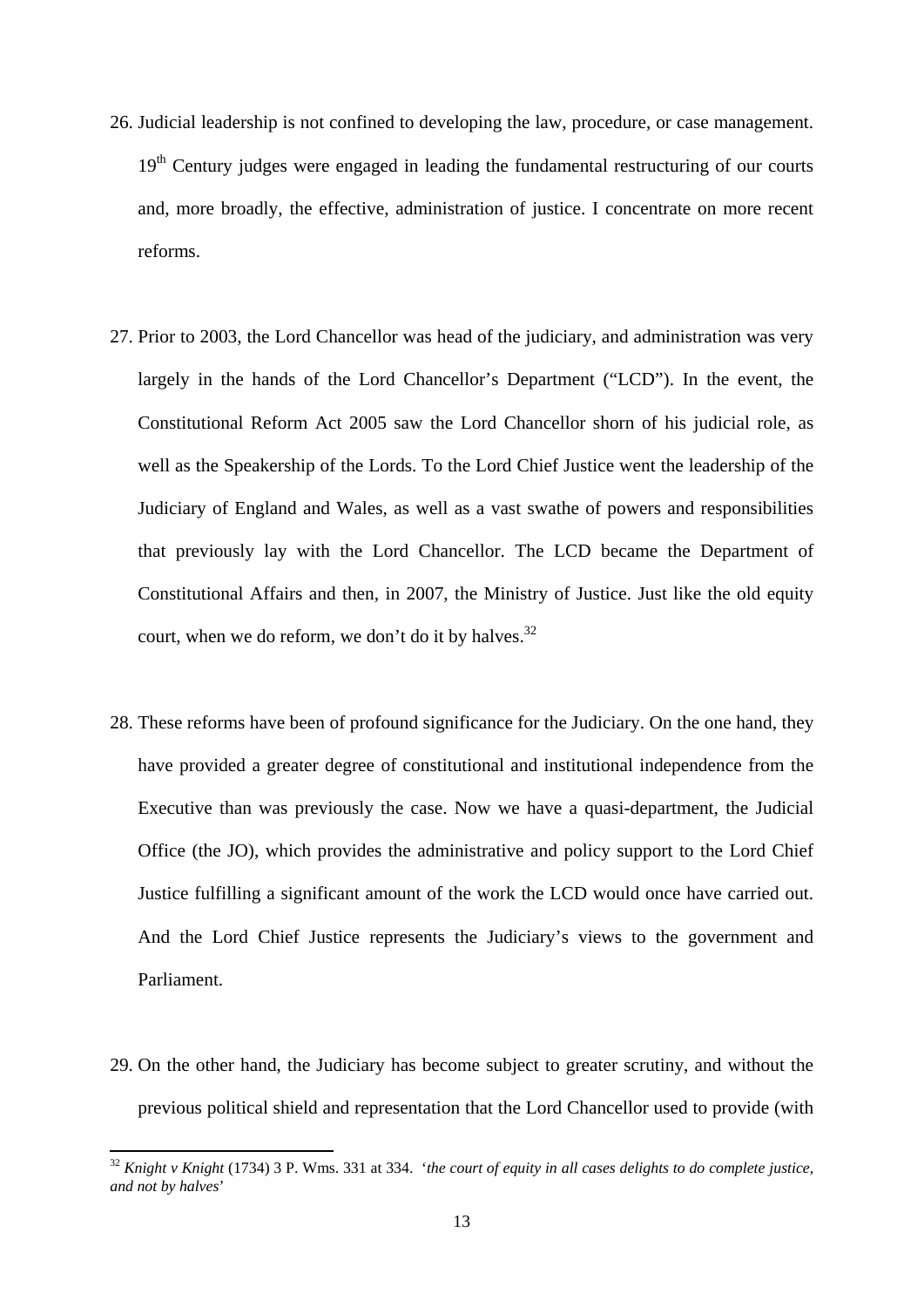a senior voice in Cabinet). Another consequence of these reforms has been the emergence of what is, I believe, unique in our constitutional framework: Her Majesty's Courts and Tribunals Service ("HMCTS"), the body that administers the courts and tribunals. Unique because it is a partnership between the Lord Chancellor and the Lord Chief Justice and Senior President of Tribunals, thus a partnership between the Executive and the Judiciary.<sup>33</sup>

30. The upshot, which cannot be underestimated, is the massive expansion of judicial leadership, management and administration roles: the "day job" in court is now just the tip of the iceberg. As Lord Judge noted,

'*. . . the modern Judge is increasingly involved in . . . administration. The days are over when the judicial function was performed by the judge turning up at court at 9 o' clock, reading the papers for the day's work, going into court at 10 or 10.30, sitting the court hours, adjourning at 4.30 or thereabouts, working on the day's work in preparation for the summing up or the judgment and then going home . . . the modern judge is likely to be involved directly or indirectly with many responsibilities out of court, which have nothing whatever to do with his or her judicial judgments. All this is new, but the burdens are likely to increase rather than diminish. Do not get me wrong: they add greatly to the interest of the job, but the time in which to do it does not increase.*' 34

31. It would be a very long lecture if I dealt in any detail with the proliferation of judicial leadership roles, and what each entailed. It suffices simply to mention: the Judicial Executive Board, the LCJ's "cabinet"; the Judges' Council; the Master of the Rolls, Heads of Division, Senior President of Tribunals ("SPT") and Vice-Presidents of Divisions; the Senior Presiding Judge and Deputy Senior Presiding Judge; the Chairman of the Judicial College; the Presiding Judges; Family Division Liaison Judges; Chancery and

HMCTS Framework Documents (2014)  $\lt$ https://www.gov.uk/government/uploads/system/uploads/attachment\_data/file/384922/hmcts-frameworkdocument-2014.pdf>.<br><sup>34</sup> *"Being a Judge today"* (2013) in *The Safest Shield* (2015), at pp. 290-1. 33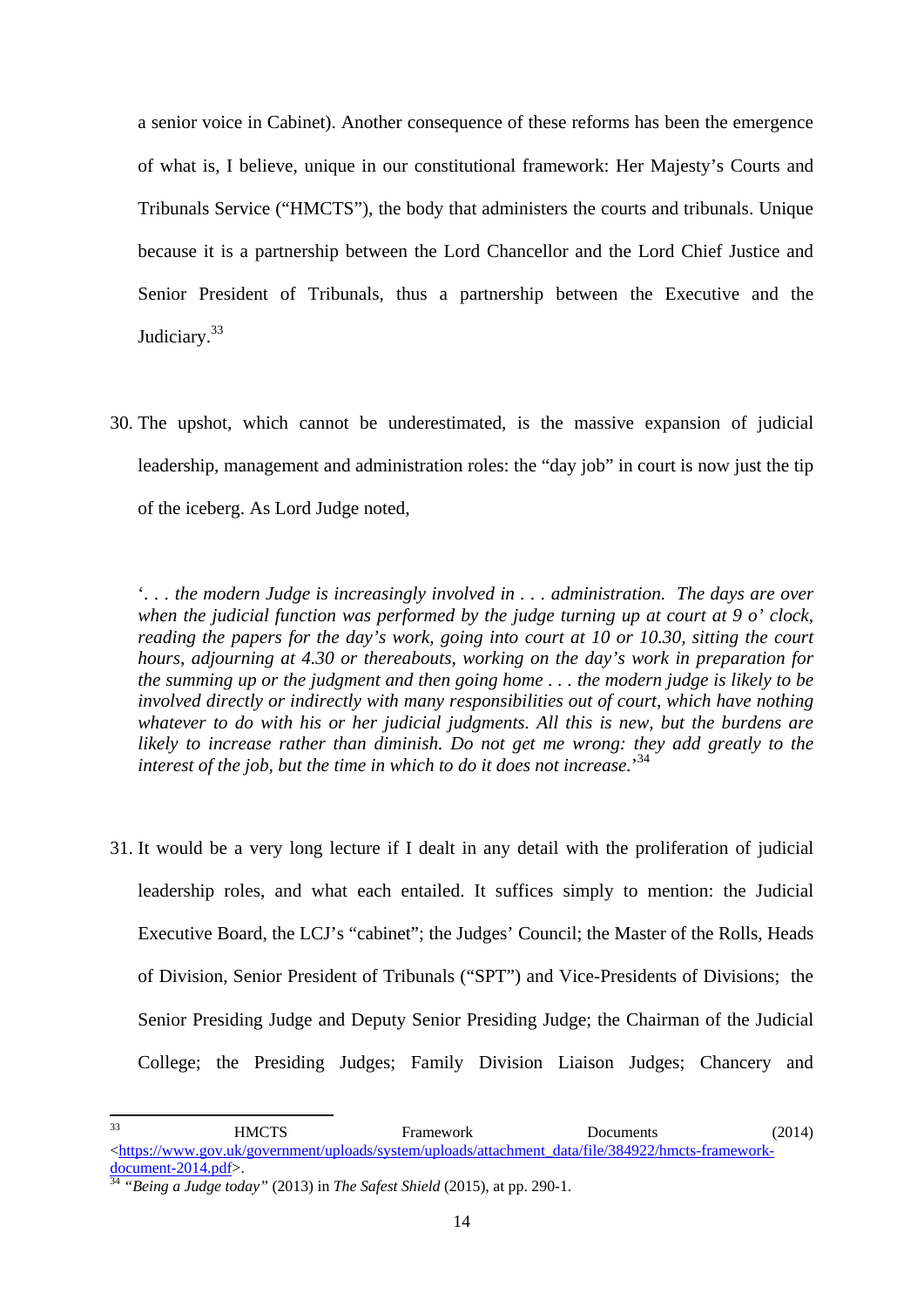Administrative Court Liaison Judges; Resident Judges, Designated Civil and Family Judges – the list could easily continue and I have not even touched upon other leadership roles in the Tribunals.

32. In my role as Senior Presiding Judge (SPJ), 2013 – 2015, I had the privilege of a unique vantage point from which to observe – and in many ways to help shape – the changing demands now placed on judicial leadership. "Business as usual" for the SPJ now means that he/she spends far more time out of Court than in - in my view, the one downside of the role. Had we an organisation chart, it would show that the Presiding Judges' reporting line is to the SPJ, who is largely responsible for the administration of judicial business in the courts outside of the RCJ. The SPJ is involved in deployment, promotions, training and, sadly from time to time, health and disciplinary matters. He also (a most rewarding part of the role) is responsible for liaison with the magistracy. The SPJ works very closely with and reports directly to the LCJ, is a member of the JEB and has a seat (*ex officio*) on the HMCTS Board. He is often the first port of call for dealing with government departments and policy initiatives in both the criminal and civil jurisdictions – though none of this should be thought of as downplaying the importance of and demands on the Senior President of Tribunals, the Master of the Rolls, Heads of Division, other members of the JEB and other leadership roles: I am simply offering a perspective based on my own experience. The SPJ has regular – ordinarily, daily – contact with senior officials in HMCTS. There is no doubt that the role of SPJ is a significant, demanding leadership role at the centre of our justice system – and, so far, I have only described business as usual.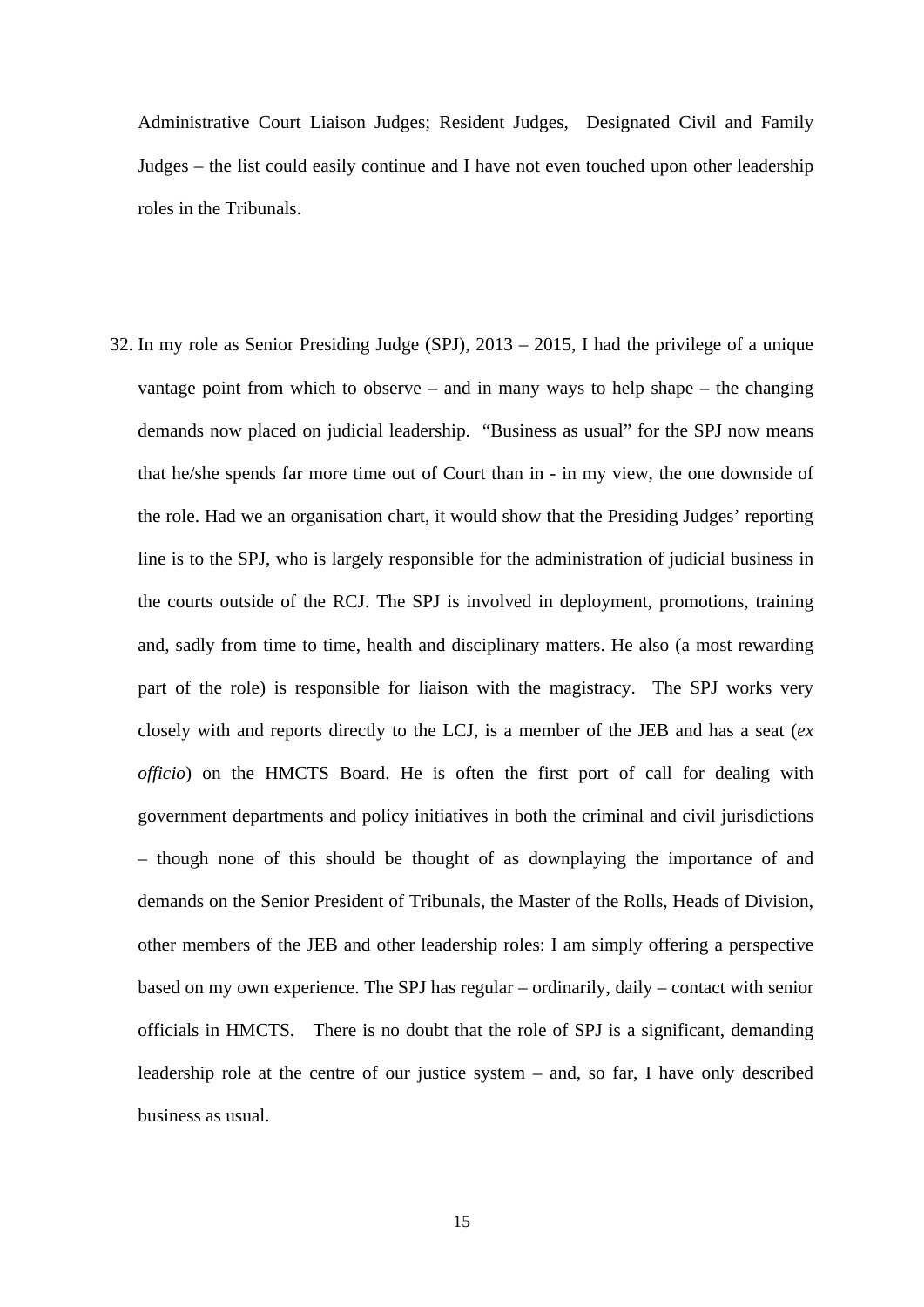- 33. Validating Macmillan's observation as to "events" yet again, three additional matters loomed largest in my time in office: first, HMCTS Reform; secondly, performance; thirdly, support for judicial leadership roles. Because of it being a truly once in a generation opportunity, I want to devote most time to HMCTS Reform. But performance and support for judicial leadership roles are both of such importance that I must mention them and do so first.
- 34. *Performance*, does not of course mean "outcomes" in individual cases; that is a matter for the Judge concerned, subject only to the appellate process. Performance does mean doing what we can, as a judicial leadership, to ensure that courts operate efficiently, making optimal use of the limited resources available. To some extent there is an overlap with the embedding of case management in the civil and criminal jurisdictions. In the County Court, for example, a focus on performance entailed devising new management information, replacing a plethora of unfocused data. This was a paradigm example of joint working between the Judiciary and HMCTS officials. As HMCTS Reform and the "Briggs" reforms develop, this will likely lead to a re-examination of the performance measures in the County Court. In the Magistrates' and Crown Courts, TSJ and BCM could not take root without a judicially led culture change which emphasised the relevance and importance of improved performance. Getting a grip on performance – which we now have more than ever before – has involved a very substantial exercise in judicial leadership. I should add that none of this can be accomplished by *diktat* from the senior Judiciary at the RCJ; it requires and has obtained support from the Judiciary at all levels across the country, who have, overall, proved notably willing to embrace change, subject to very understandable and proper probing of the practicalities involved .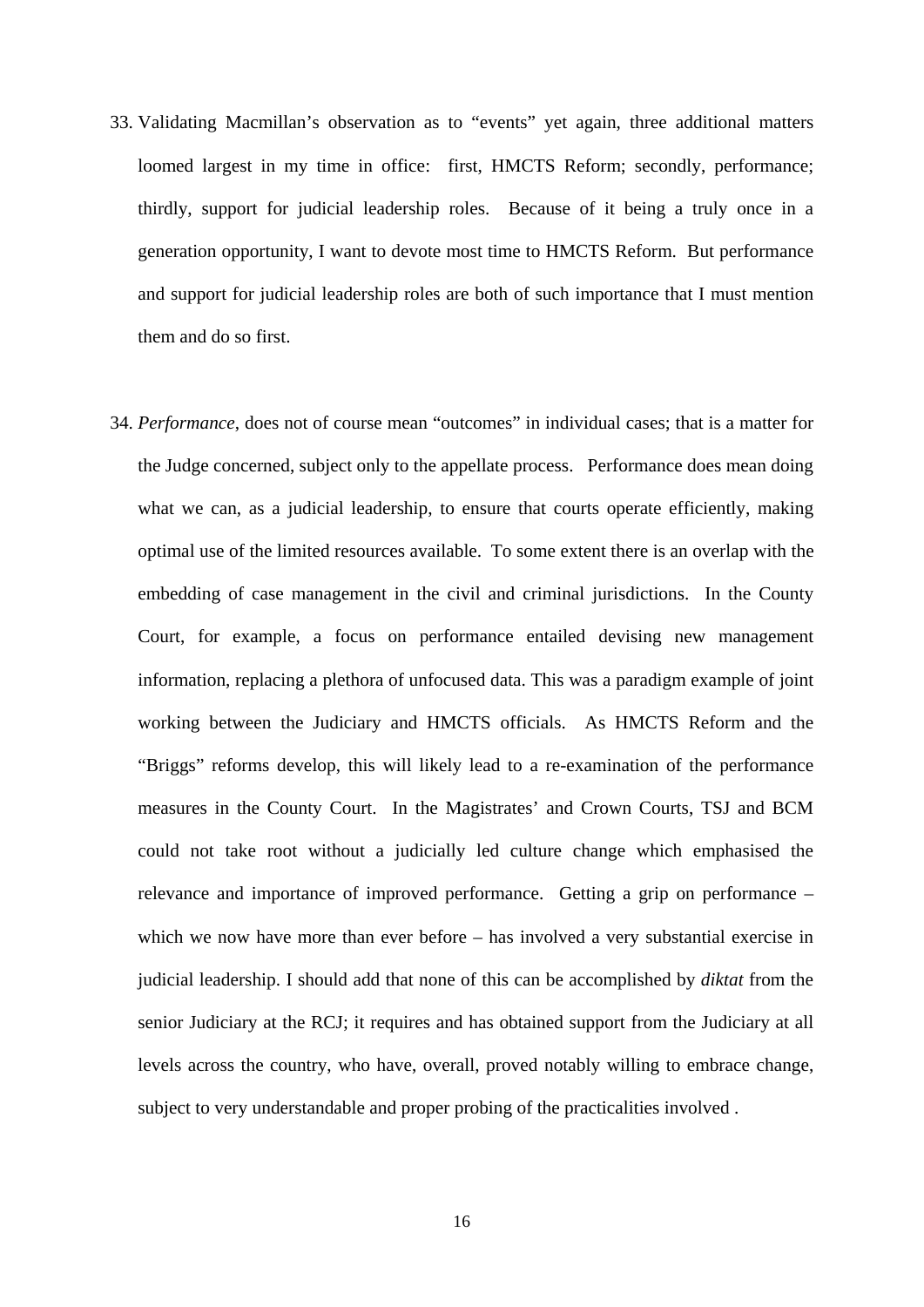- 35. *Support for judicial leadership roles* was a topic which very much developed during my time in office. Much assisted by the views of Resident Judges, Presiding Judges and others, we realised – not before time – that we could no longer simply leave those in leadership roles to their own devices and the benefit of encouragement from the senior judiciary. The demands were simply too great, not least at a time when frustrations over pay and pensions (to which the Lord Chief Justice has recently alluded) have threatened judicial morale. It is important to realise that, unusually at least, most of our leadership roles are not rewarded with a salary increment.<sup>35</sup> Here, I pause to pay warm and grateful tribute to some of the true "heroes" of the system. Up and down the country Resident Judges – and Designated Civil and Family Judges – for no extra pay, display conspicuous leadership skills in dealing with judicial colleagues, court staff and others, to keep the system afloat. As SPJ it was a privilege and pleasure to work with them. Absent salary increments, we have implemented arrangements across the jurisdictions for both time out of court and administrative support; neither is an indulgence; both are necessary to enable leadership Judges to fulfil their roles. Additionally, a more complex world has meant that while still very small in number, time consuming, sometimes corrosive and emotionally draining HR issues have been on the increase, requiring early recognition and intervention by leadership Judges; we have taken steps to provide leadership Judges with the relevant training and support – including much wanted leadership training –though I apprehend that there is still some way to go.
- 36. I turn to *HMCTS Reform*.<sup>36</sup> Following years of salami sliced reductions in resources, it has been apparent from late 2012 (if not before) that strategic reform was an imperative. The only alternative was decline. Reform has proved as daunting as it is exciting – truly

<sup>&</sup>lt;sup>35</sup> Heads of Divisions, the SPT and Senior Circuit Judges are exceptions.

<sup>&</sup>lt;sup>36</sup> Any mention of HMCTS Reform, demands recognition of the exceptional part played by DJ Michael Walker and Joanna Otterburn, Private Secretary to the SPJ 2013 – 2015.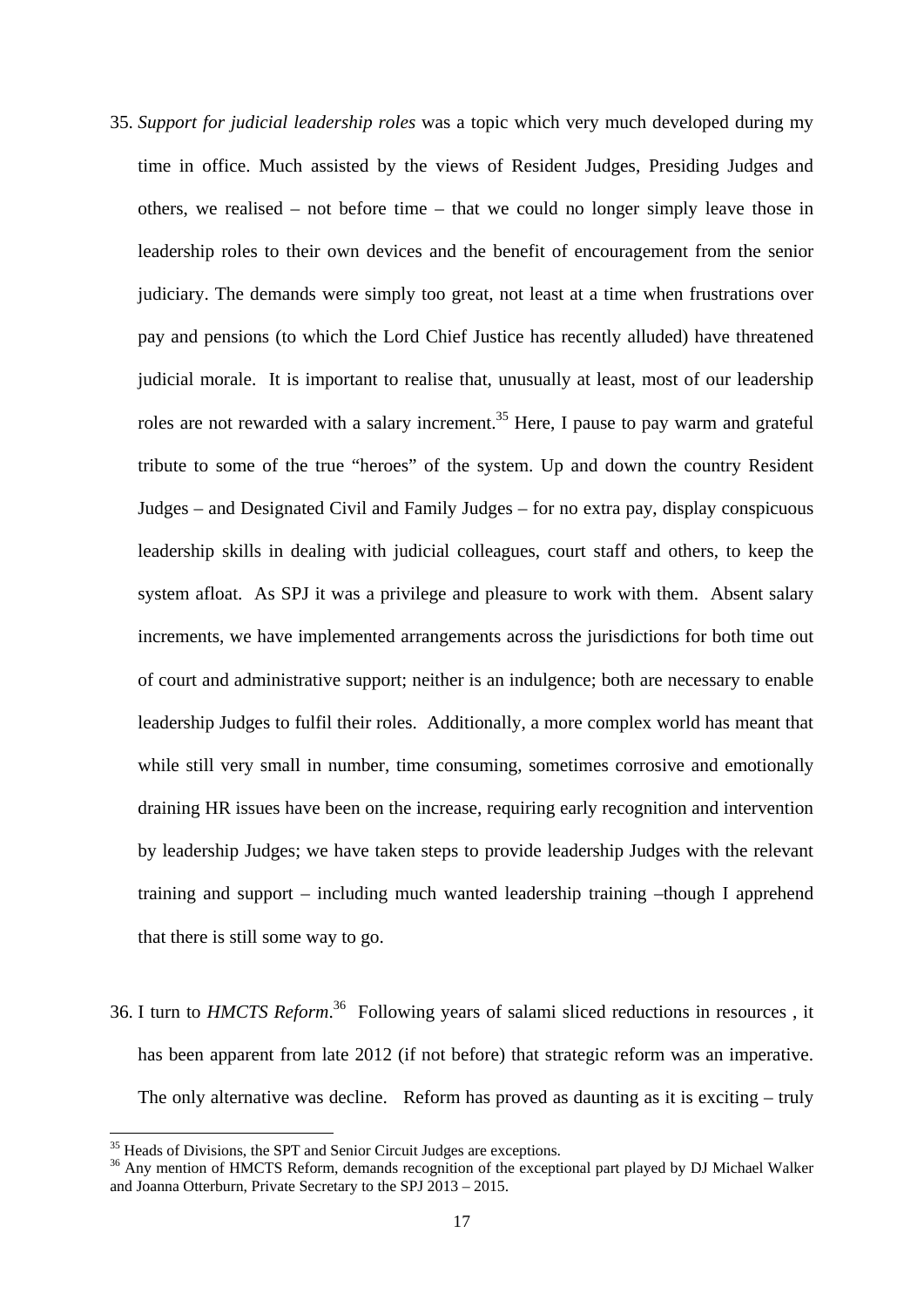a once in a generation opportunity to provide an improved justice system. Subject of course to the LCJ and the JEB, the SPJ has been the judicial lead on Reform. In my time, Fulford LJ, then Deputy SPJ (now the current SPJ) led on IT and the SPT has throughout occupied a pivotal position $37$ .

- 37. HMCTS Reform involves an integrated programme with three strands: (1) transforming our IT; (2) modernising our estate; (3) changes to our working practices. To emphasise: this is a transformational programme (truly so called) and an integrated programme. With the support and agreement of both the Treasury ("HMT") and the Ministry of Justice ("MoJ") and of successive Lord Chancellors,<sup>38</sup> funding of some £700 million plus has been agreed. Moreover, HMT has agreed various flexibilities and the "ring fencing" of the proceeds of asset sales, so that these can be reinvested in the programme.
- 38. It needs to be emphasised at once (as the LCJ has put it) that this is not "reform done to" the Judiciary; quite the contrary. HMCTS Reform can only be successfully accomplished with judicial participation, nationally, at Circuit level and locally – hence the establishment of Local Leadership Groups. By its nature, much of the programme must be judicially led. Because of the need for engagement by the judiciary across the country, much judicial leadership time has been invested in road shows; my Deputy and I undertook more than 30 in 2015 and found them, without exception, valuable and stimulating. Communication between the SPJ and judges across the country is an essential part of the process. Judicial involvement and leadership must also be jurisdictionally based; proposals for reform must satisfy those with practical experience of the

  <sup>37</sup> See, most recently, *The Modernisation of Access to Justice in Times of Austerity*, by Sir Ernest Ryder, the current SPT (5<sup>th</sup> Annual Ryder Lecture, the University of Bolton, 3<sup>rd</sup> March, 2016)<br><sup>38</sup> The Rt Hon. Chris Grayling MP and the Rt Hon. Michael Gove MP.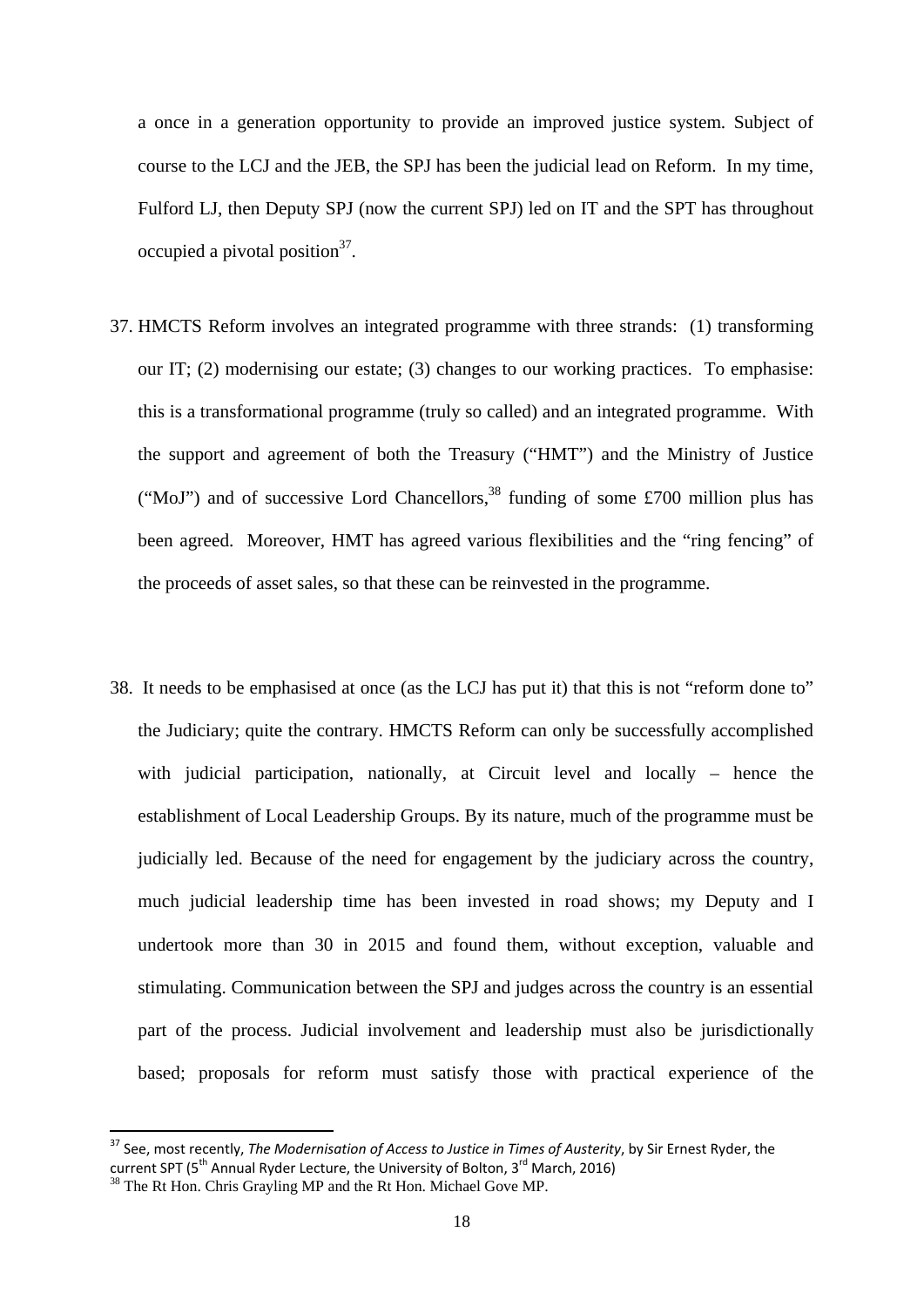jurisdictions in question. For this reason, Judicial Engagement Groups (JEGs) were established<sup>39</sup> and have already repeatedly proved their worth.

- 39. Even this brief outline of the Reform programme serves to illustrate the sheer scale of the judicial leadership task, perhaps best exemplified (if I may say so) by the tireless commitment, drive and energy displayed by the LCJ personally to ensure its progress. That said, judicial leadership is a necessary but not sufficient condition for success. HMCTS Reform could not be accomplished without the closest cooperation between the Judiciary and HMCTS – joint working at its best - involving the complete commitment of the HMCTS senior management team<sup>40</sup>, together with support and guidance from the HMCTS Board, under its universally respected and independent Chairman.<sup>41</sup> Importantly, this is an HMCTS programme, as reflected by the governance arrangements under the overall aegis of the HMCTS Board, always subject of course to the Board needing to report to its principals: the Lord Chancellor and the Lord Chief Justice, together with the SPT.
- 40. Significant progress has already been made; the Reform Programme is real it is not aspirational or theoretical. By way of examples only, our criminal courts are now largely equipped to work digitally. For certain traffic offences, there is the facility for online pleas. The first automated rotas for magistrates have been introduced. The Divorce Online project has commenced. The crime Wi-Fi solution will in due course be extended to Civil Family and Tribunal (CFT) hearing venues. The rationalisation of the estate has begun, with the close and continuous involvement of the Judiciary, both nationally and

<sup>&</sup>lt;sup>39</sup> Civil (CJEG), Tribunals (TJEG), Family, Magistrates and Crime and, more recently still, a "Delegated Case Officer JEG".

40 Under its Chief Executives, Peter Handcock and Natalie Ceeney.

<sup>&</sup>lt;sup>41</sup> Mr Robert Ayling, another to whom I owe a great debt.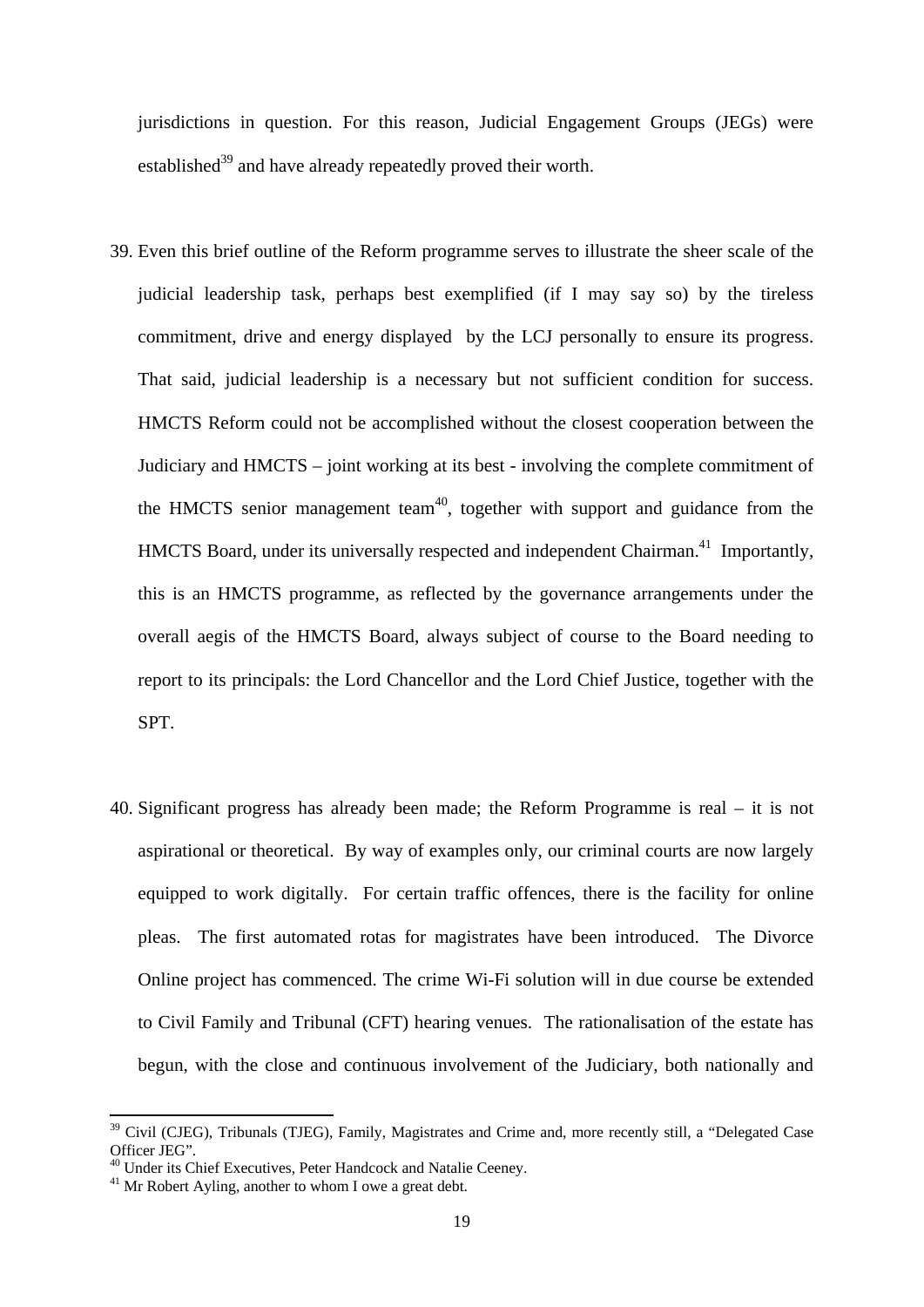locally<sup>42</sup>. This is exciting; it is also – as I have already said – daunting. We need to get it right. If we do, it will be a legacy for the future, both for the Judiciary and a reforming Lord Chancellor. The foundations are sound; we need to press on, "full ahead" to implement the programme as a whole.

## **(5) Domestic Society and Foreign Relations**

- 41. Finally, I want to touch upon time permits no more two other areas where the Judiciary's leadership role may be explored, even though they are largely the preserve of Parliament and the Executive; these are domestic society and foreign relations.
- 42. First, domestic society. It is axiomatic that the two primary functions of the State are Defence of the Realm and the provision of law and justice. If the State succumbs to its external enemies, all is lost. If it does not uphold law and justice, no other rights can be enforced or entitlements enjoyed. Against this background, it is impossible to overestimate the importance of the rule of law and an independent judiciary to our society. As often said, the Judiciary is the guarantor of the rule of law and, as such, its domestic role is crucial. It serves to define the society we are. Here too, there are significant leadership demands, calling for principled but finely tuned judgment. The key point is that the Judiciary is not simply another group of senior officials; it is a branch of the State, distinct from and independent of both Parliament and the Executive. The task of the judiciary and its leadership is demanding. It is to achieve the right combination of judicial fearlessness and independence with an appropriate sense of restraint, recognising and respecting the proper sphere of the other two branches of State. Not entirely

  <sup>42</sup> See the very interesting recent Report by JUSTICE, *What is a Court?* (Alexandra Marks *et al*, 2016)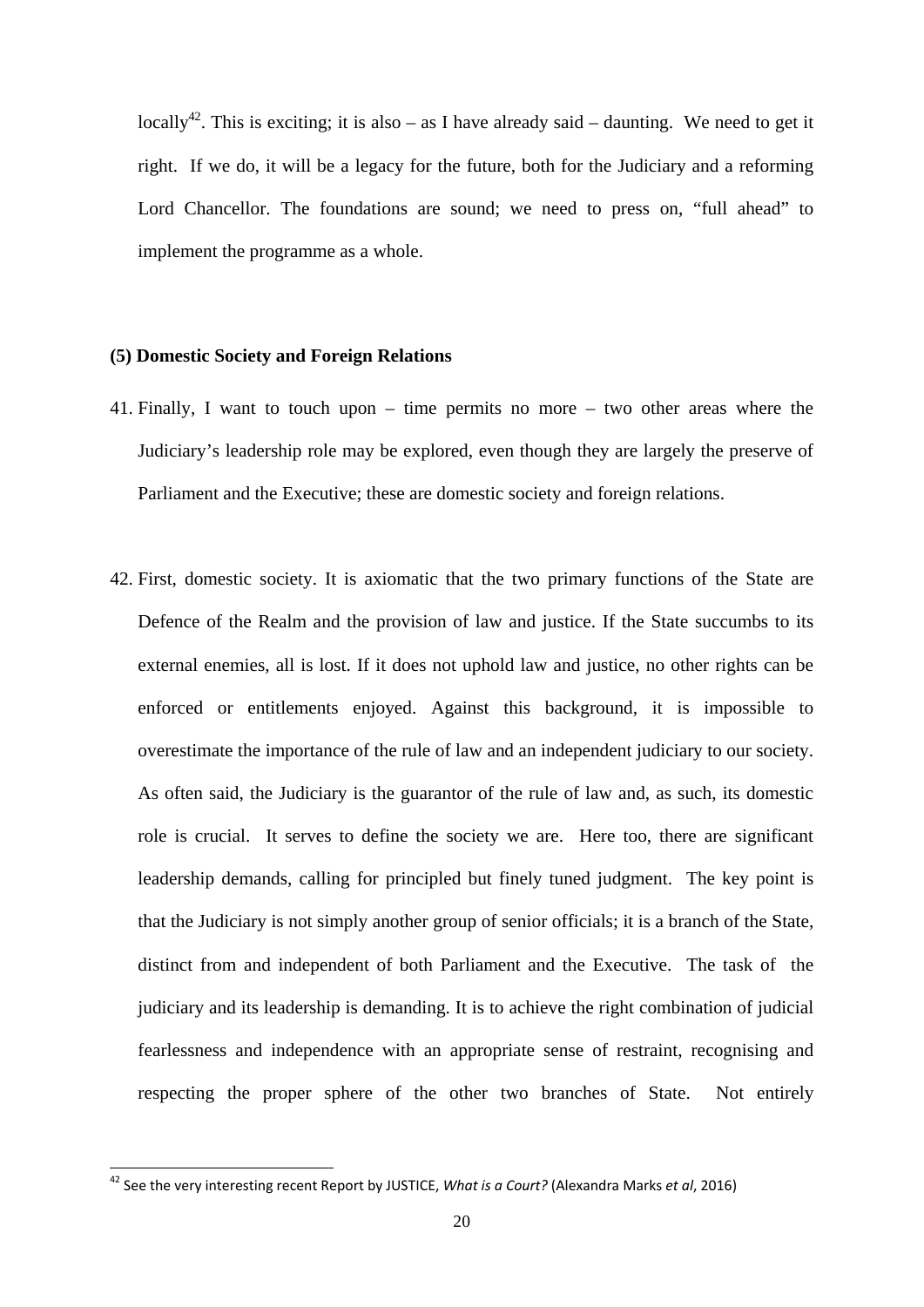straightforward then! What it plainly calls for, to adopt Lord Judge's word, is "fortitude"<sup>43</sup> – fortitude from individual judges and fortitude from the judicial leadership.

 keeps pace with changing commercial practices. 43. Turning then to foreign relations. English law and our courts and arbitration tribunals are world leaders. It follows that, subject to constraints (budgetary, time and the proper limits of judicial conduct), our Judiciary has a significant role to play in this sphere and the task of judicial leadership is to set the goals and prioritise accordingly. The unifying principle for the Judiciary here is upholding or building the Rule of Law internationally. In part, this role involves working in the national interest, in coordination with the FCO – the Judiciary cannot freelance on foreign policy – while of course preserving judicial independence throughout. In further part, this principle complements underlining and promoting the leading role of English law internationally and London's world leadership in dispute resolution. Our approach in this latter regard should be principled and should seek to build comity between courts – as flagged by the LCJ's recent initiative to establish a worldwide forum of Commercial Courts,<sup>44</sup> aiming to learn from one another, to ensure that the rule of law is upheld in international markets and that the development of the law

## **(6) Conclusion**

- 44. Let me now draw some conclusions from this discussion on judicial leadership.
	- (i) The leadership demands on a good many judges have changed beyond recognition. As I have suggested, judicial leadership is a necessary condition for the culture change

<sup>&</sup>lt;sup>43</sup> Being a Judge Today, in The Safest Shield (op. cit.), at p.291

 *Academy of Law Lecture, Dubai, 1st February. 2016, esp. at pp. 17 and following.*  <sup>44</sup> See the LCJ's address. *Commercial Justice in the Global Village: The Role of Commercial Courts, DIFC*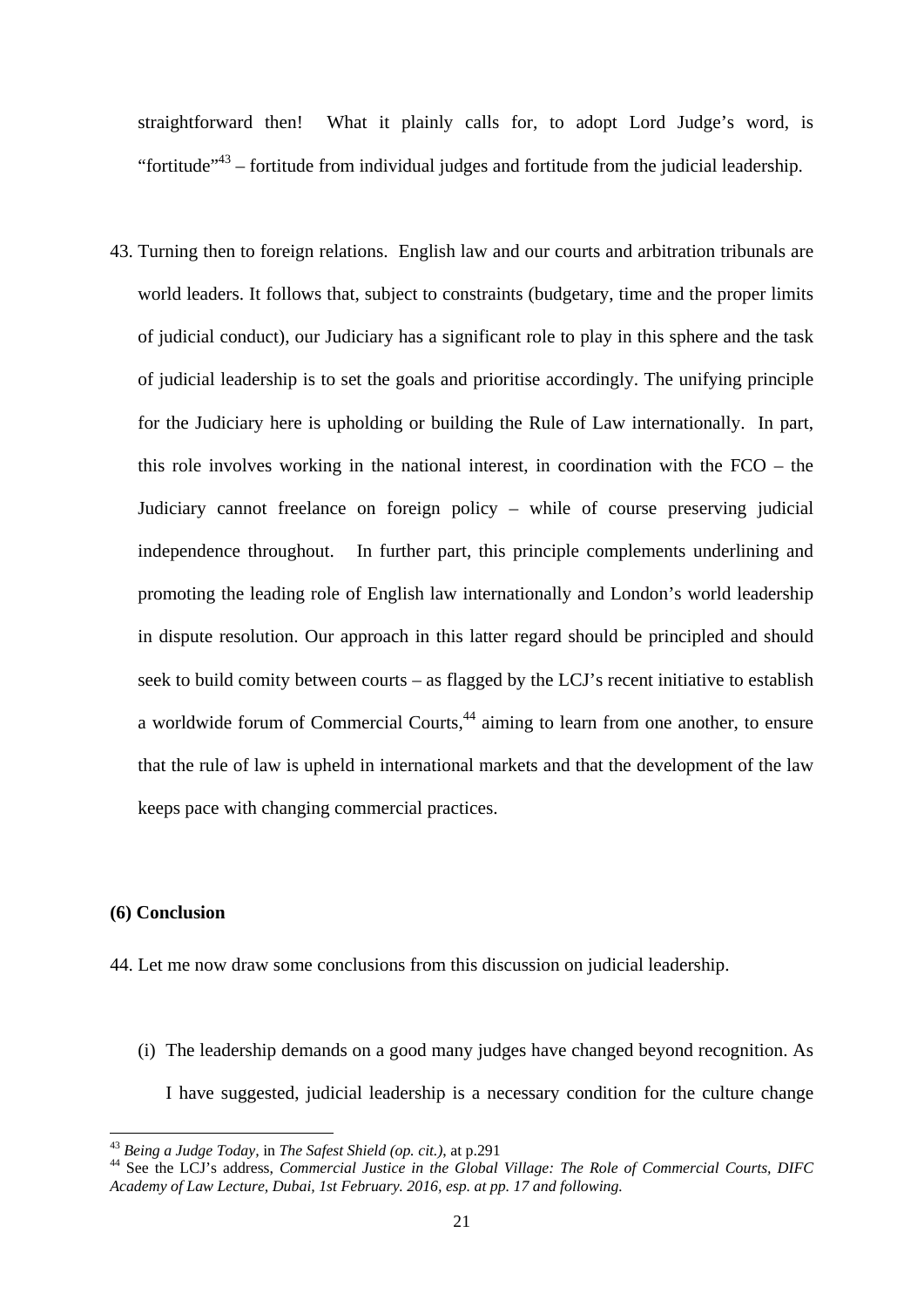achieved in case management and the success of the Reform programme, also for getting a grip on court performance. All this is in addition to the role taken for granted in developing the law, in helping to define the society in which we live and seeking to boost the Rule of Law, English Law and London, internationally. Still further, the Judiciary's leadership role now requires engagement to a significantly greater extent than in the past with the Executive and Parliament. The range and scale of judicial leadership is now striking. But every additional leadership demand on judges, comes at a cost in terms of time and the need to deal with cases in Court, not to mention the pressures on individual Judges. Hard choices need constantly to be made. We do not want our most senior judiciary to become detached from the business of judging; but extensive involvement of this same group is indispensable to shaping the justice system of the future. Putting it bluntly, there is, currently, no substitute for judicial leadership in the areas it now covers.

- (ii) I cannot foresee any lessening in the demands for judicial leadership and the opposite is more likely to be the case; there is no going back to a more closeted world and therefore no easy answer to ensuring the right balance between time in Court and leadership time out of Court. Realistically and for the time being at least, we may need to accept this feature of judicial life and structure senior roles accordingly.
- (iii) One measure which should assist would be a significant strengthening of the support available to the Lord Chief Justice, the JEB, the SPJ and other leadership Judges. This is not – and should not be misinterpreted as – a criticism of officials currently in post. It is instead setting a new benchmark. In my own experience as both a Presiding Judge and SPJ, I have had the pleasure of working closely with a number of officials who can truly be described as excellent; and what a difference it made. But if we are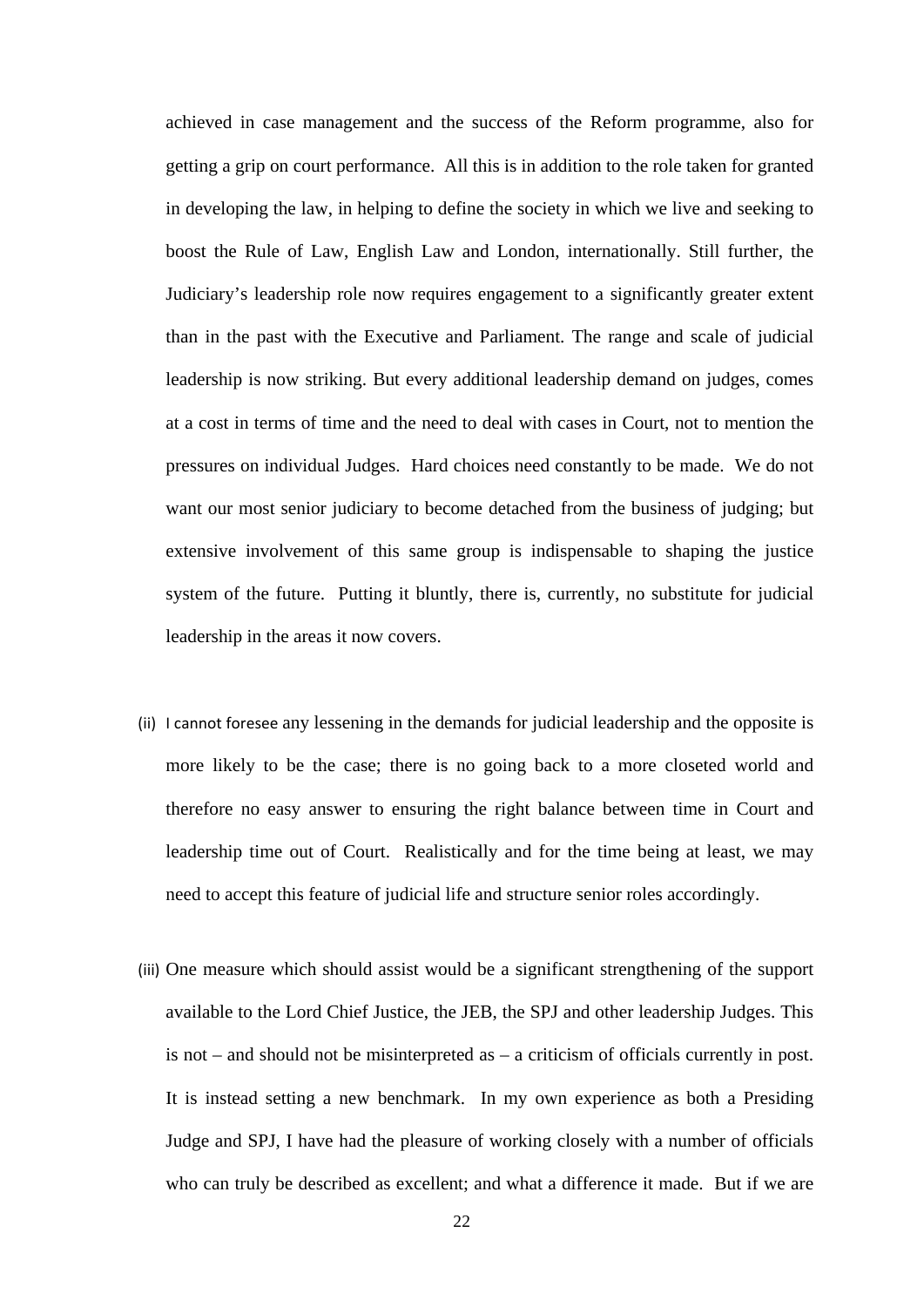to free judicial leaders from some of the work which currently and necessarily (in my view) falls upon them, then we should be exploring a step change in the support available. A number of role models from both the Judicial Office and HMCTS spring readily to mind.

- (iv) To be clear, one variant which, to my mind, we must at all costs avoid is a model where "managers" rather than judges hold sway. Unfairly or not, that is the perception many have of the NHS – a perception that clinicians answer to managers rather than vice versa. Managers answering to judges, subject to appropriate public accountability, is one thing: judges being directed by managers is another and would be, in my view, flatly unacceptable.
- (v) The Judiciary's extensive involvement in leadership means that we are entitled and bound to think more about the optimal structure for the justice system as a whole and, in particular, whether the constitutional reforms of 2005 and the following years comprise an unfinished journey. Is it right that HMCTS should form part of a larger Ministry, which has responsibility for Prisons? Would the governance arrangements for HMCTS and, hence, the Reform Programme and our ability to implement it, be simplified and improved if HMCTS reported to a single shareholder (the Judiciary) rather than both the Executive and the Judiciary? Would that assist in attracting dedicated, high calibre support for the judicial leadership from HMCTS, which could reduce the burden on the Judiciary that I have sought to describe? What governance, budgetary and accountability mechanisms would need to be put in place? None of this is novel, still less heretical, internationally. Is there attraction in a system such as that in the US where the Administrative Office of the United States Courts supports the Federal Courts and is independent of the Executive Branch? Likewise as to Scotland,